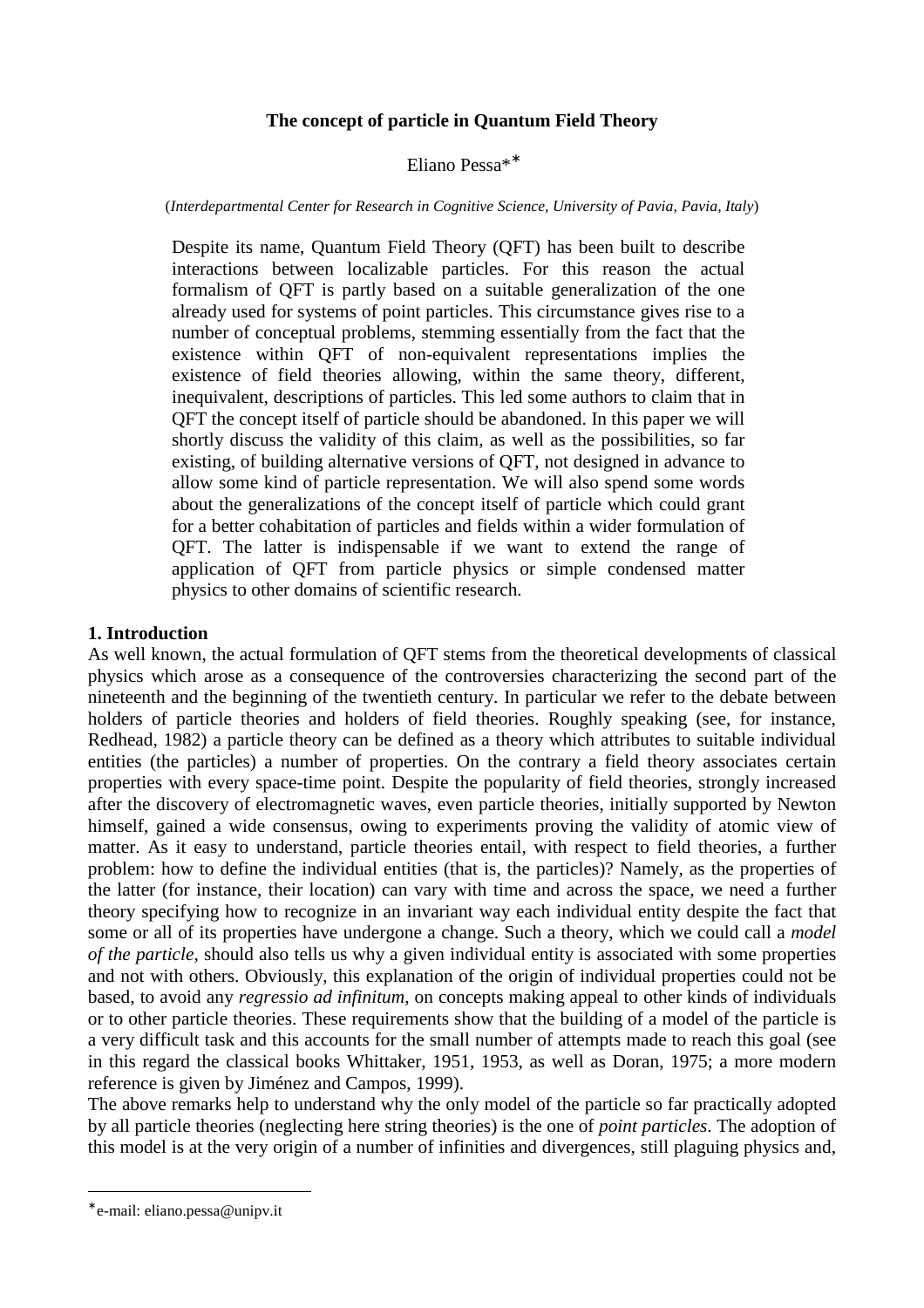in particular, QFT, all stemming from the fact that a point has zero geometrical extension. From the historical point of view the introduction of a view based on point particles owes very much to the work of H.A.Lorentz, who reformulated the original Maxwell's theory of electromagnetism in terms of pointlike sources transmitting their influence through a non-mechanical aether (for more details about the role played by Lorentz see McCormmach, 1970). It is very difficult to underestimate the importance of Lorentz's contribution: both Quantum Mechanics (QM) and QFT have been shaped from the beginning as theories about particles or quanta. Of course, within a quantum-theoretical framework the wave-particle duality helped very much in associating quanta with harmonic oscillators (and therefore most particles with suitable wavepackets). This contributed to hide, at least momentarily, the conceptual difficulties stemming from the fact that the mathematical structure of QM does nothing but generalize the one of mechanics of point particles. In any case, the general consensus about the possibility of characterizing each individual entity (each particle) by resorting only to the (supposedly) invariant properties describing its "charges" (like its inertial mass, electric charge, spin, and so on) exempted from finding a deeper explanation of the origin of charges themselves. And this attitude stopped any further investigation about the possible relationships between these charges and other particle properties of spatiotemporal nature. On the other hand, in accordance with Noether's theorem, the Hamiltonians describing systems of interacting particles are, already from the starting, chosen in such a way as to be gauge-invariant.

This quiet world, in which QM and QFT were developing by dealing with particles as if they were really "elementary" objects, broke down at the end of the Forties when people found the well known divergences in computing elements of S matrix. The ensuing Renormalization procedure began to cast the first doubts on the validity of the picture of particles as elementary pointlike objects. And, what is more important, made clear that the actual values of masses and electric charges of the elementary particles could not be derived theoretically from the first principles of some QFT-based model, but should be obtained only through experiments. In turn, this prompted a number of theorists to adopt a "phenomenological" attitude, by devoting themselves to building only specific models accounting for the data obtained from scattering experiments performed in large accelerators. Paradoxically people made use of a theory, like QFT, in which the concept of particle was not so clear in order to explain phenomena, like traces in bubble chambers, considered as trivially evidencing the particle-like nature of matter.

Such a situation gave rise to two different programs, each trying to remedy the conceptual difficulties of the original formulation of QFT: the *Effective Field Theories* (EFT) and the *Algebraic Quantum Field Theory* (AQFT). Within the former the Lagrangians and the coupling constants were viewed as dependent on the energy scale of the phenomena under consideration. On one side, this entails that each theory has a limited validity, associated to a specific energy range. On the other side, this allows to understand the divergences as resulting from the influence of higher energy processes (typically of microscopic nature) on lower energy ones (which can be considered as more macroscopic). It is important to remark that this view opens the way to a new kind of theories, in which physical constants, such as electron charge, Planck's constant, and like, are no more "sacred" quantities, but rather effective measures of the amount of interactions existing between different levels of observation. In more recent times, to quote an example, a number of researchers introduced an "effective Planck constant" (see, for instance, Artuso and Rusconi 2001; Averbukh *et al.* 2002). Such a concept has been very useful to set a connection between noisy PDE, such as noisy Burgers equation, and QFT (see Fogedby 1998; Fogedby and Brandenburg 2002). We can thus say that EFT approach is endowed with a number of remarkable potentialities, still largely unexplored (for conceptual analyses of the role played by EFT see Cao and Schweber, 1993; Hartmann, 2001; Castellani, 2002).

On the contrary, the program of AQFT, based on an abstract mathematical framework, takes into consideration, rather than fields, algebras of local observables, by supposing that all physical information of QFT is contained in the mapping  $O \rightarrow A(O)$  from finite, open and bounded Minkowski spacetime regions *O* to algebras *A*(*O*) of local observables defined in *O*. This kind of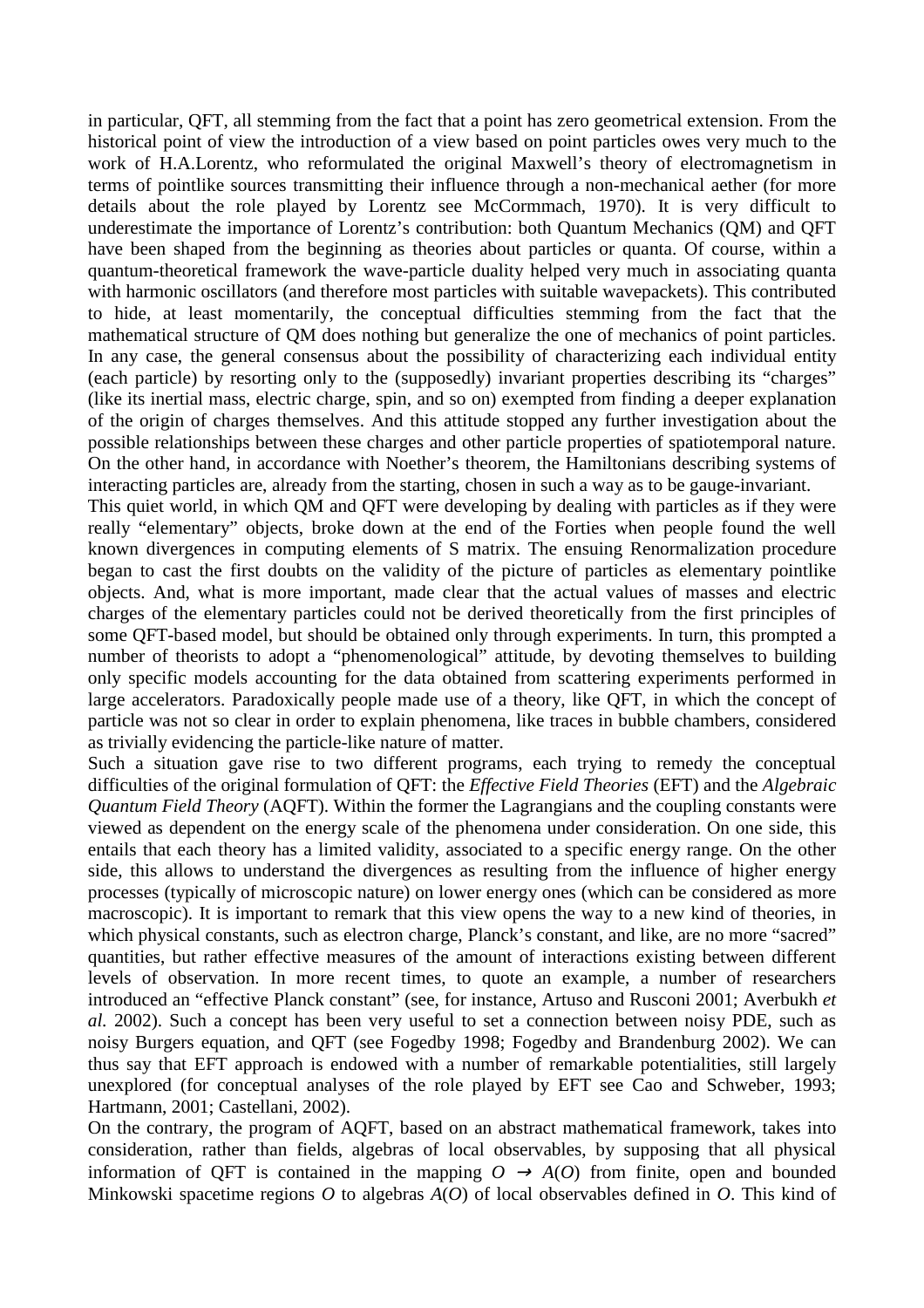approach originated from the work of Haag (see, among the earlier papers, Haag and Kastler, 1964) and, despite its uselessness in performing practical computations, appeared, already from its first introduction, as a very powerful tool to carry out deep conceptual analyses of the main foundational problems of QFT. Among the problems dealt with through the methods of AQFT (being impossible to quote the huge number of relevant references we will limit ourselves to mention some general introductions such as Horuzhy, 1990; Haag, 1996; Halvorson, 2006) we can quote the existence of unitarily inequivalent representations (granted by a celebrated theorem of Haag; see, e.g., Haag, 1961), the role of vacuum, the requirements of locality and causality as well as the relationships between QFT and Special and General Relativity Theories, and the localization of particles.

In particular, as regards the concept of particle and its localizability in QFT, the approach based on AQFT gave rise to a number of theorems which evidenced how QFT *cannot* be a theory of localizable particles, at least if it must avoid any contradiction with Special Relativity Theory. The first of these theorems is the so-called *Reeh-Schlieder theorem* (Reeh and Schlieder, 1961). It asserts that, in the case of a quantum system defined within a bounded open region *O* of Minkowski space-time and associated with a suitable Hilbert space state *H* as well as with a suitable Von Neumann algebra *A*(*O*) of local observables (operators) defined in *O*, acting on system's vacuum state through elements of *A*(*O*) one can approximate with a whatever precision any state of *H*, even if different from vacuum in some space-like separated region  $O'$ . This is equivalent to state that local measurements cannot allow any distinction between the vacuum state and, say, a *N*-particle state. The theorem can be interpreted in many ways (see, for instance, Redhead, 1995; Fleming, 2000; Clifton and Halvorson, 2001a; Halvorson, 2001), but undoubtedly it points to the fact that long-range correlations characterizing the vacuum state in quantum theories make impossible any interpretation of QFT as describing sets of interacting, pointlike or smoothly localized, particles.

In more recent times two further no-go theorems seemed to destroy any hope of describing localized particles within the framework of QFT. The first of them is the *Malament theorem* (Malament, 1996), holding for the general case of an affine space-time (hence not necessarily Minkowskian). The theorem makes use of the notion of *localization system*, based on a mapping  $\Delta \mapsto E_\Delta$  from a bounded "spatial" region  $\Delta$  to the proposition  $E_\Delta$  asserting that a particle is localized in ∆ with unit probability. Besides, it is supposed that the localization system satisfies the following four conditions:

- 1. *Localizability* ( $E_{\Delta}E_{\Delta}$ ' = 0 if  $\Delta$  and  $\Delta$ ' are disjoint spatial regions)
- 2. *Translation covariance*  $(U(a)E_{\Delta}U(a)^* = E_{\Delta+a}$  for any  $\Delta$  and any translation *a* )
- 3. *Energy bounded below*
- 4. *Microcausality* (if ∆ and ∆' are disjoint spatial regions whose reciprocal distance is not zero, then for any timelike translation *a* there is an  $\varepsilon > 0$  such that  $\left[ E_{\Delta}, E_{\Delta' + t a} \right] = 0$  if  $0 \le t < \varepsilon$ ).

Then the Malament theorem asserts that, if the conditions 1-4 hold,  $E_\lambda = 0$  for all  $\Delta$ . In other words, it is impossible to detect the particle in any spatial region. No localization is possible!

The second no-go theorem quoted above is the *Hegerfeldt theorem* (Hegerfeldt, 1998a; 1998b). Even in this case one deals with a localization system, but this time even the existence of a unitary time evolution operator  $U_t$  is taken into account. The theorem asserts that if the localization system satisfies the following four conditions:

- 1a. *Monotonicity* (if a particle is localized in every one of a family of regions "approaching" ∆ , then it is localized in  $\Delta$ )
- 2a. *Time translation covariance*  $(U_t E_{\Delta} U_{-t} = E_{\Delta + t}$  for any  $\Delta$  and any *t*)
- 3a. *Energy bounded below*
- 4a. *No instantaneous wavepacket spreading*,.

then  $U_t E_\Delta U_{-t} = E_\Delta$  for all  $\Delta$  and all *t*. In other terms, if a particle is localized, no dynamics is possible (except the trivial one). Moreover, by adding the further condition of absence of an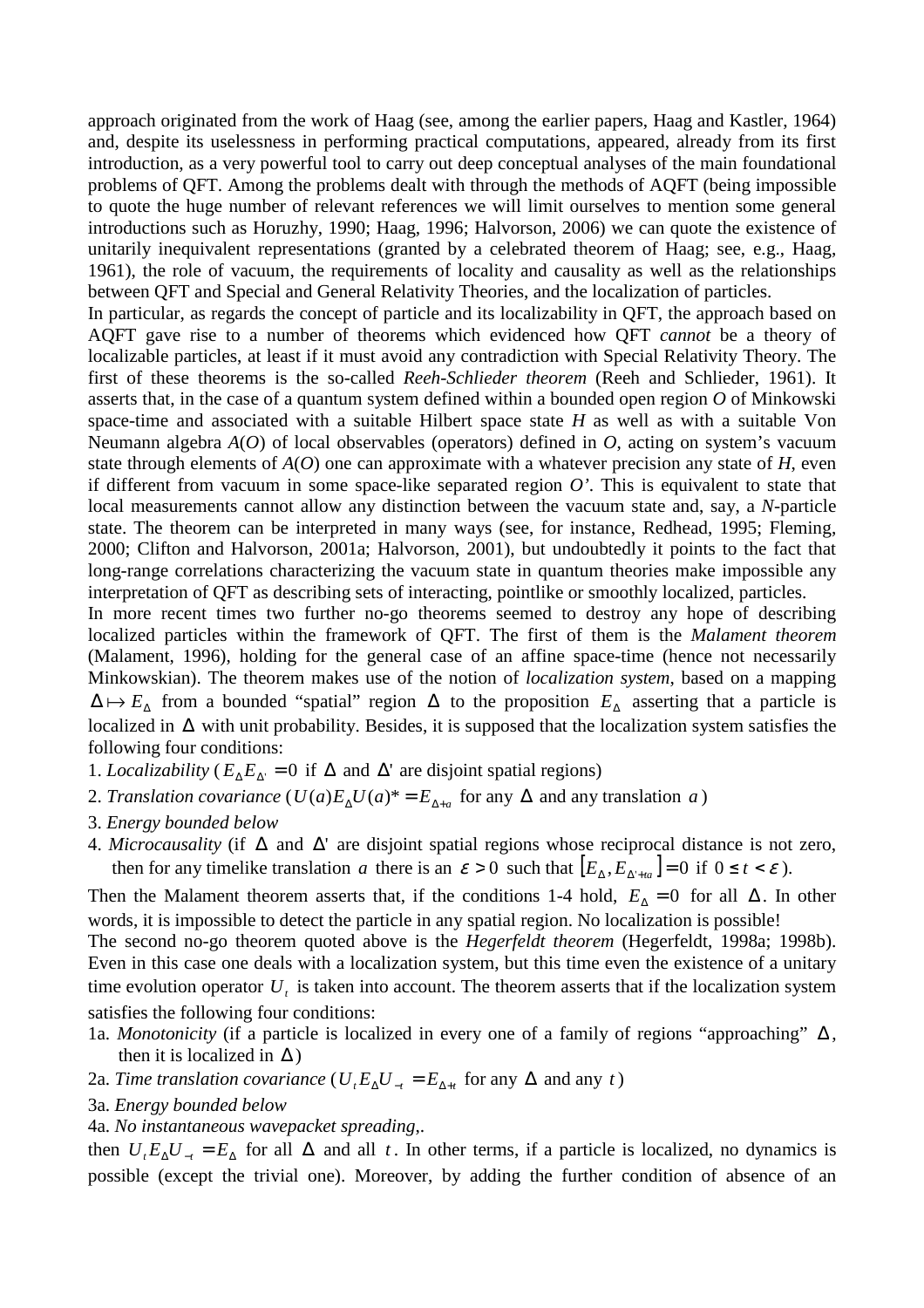absolute velocity, it can be shown that the theorem entails  $E_\lambda = 0$  for all  $\Delta$  (see Halvorson and Clifton, 2002, Lemma 2 of Appendix A), like in Malament theorem.

The last class of results obtained within the framework of AQFT is due to the work of Clifton and Halvorson (see, for instance, Clifton and Halvorson, 2001b). These authors, exploiting the existence of unitarily inequivalent representations in QFT, were able to show that the same model can allow different inequivalent quantizations, each one corresponding to a different particle concept. In doing so, they resorted to the example given by Unruh effect (see Unruh, 1976; Unruh and Wald, 1984), consisting in the fact that a uniformly accelerated observer, lying within an empty Minkowski Universe, will detect a thermal bath of particles, named Rindler quanta. This effect has an intuitive explanation, stemming from the observation that a uniform acceleration entails the existence of a macroscopic force field (for instance gravitational), in turn giving rise to a curvature of spacetime. The latter, therefore, cannot be longer Minkowskian and the presence of curvature can originate an interaction between the different normal modes of the fields eventually present within spacetime, even if they are in a vacuum state (see, e.g., Wald, 1994; Arageorgis *et al.*, 2003). Such an interaction can result in a production of particles, which could be detected by an observer lying in a suitable reference frame (for instance uniformly accelerated). Of course, according to the principles of General Relativity Theory, the occurrence of this effect is strongly dependent on the kind of reference frame adopted and can take place or disappear as a function of allowed coordinate transformations, which could produce different inequivalent representations of the same QFT-based model. When dealing with QFT within curved spacetimes, therefore, even the concept itself of particle is devoid of any objective content.

To summarize, the possibility of a particle interpretation of QFT seems to have been ruled out. What is worrying is that almost all theorists continue to use QFT to describe particle behaviors, while probably their conclusions could not be grounded on a sound basis. On the other hand, could we renounce to electrons, protons or Quantum Electrodynamics? What to do in such a situation? In this regard we can identify three possible strategies for coming out of this impasse:

*a*) reformulate QFT only as a *field theory*, avoiding the concept of particle; of course such a strategy presupposes, as a counterpart, a classical theory of fields in which the concept of particle should, eventually, be introduced only to characterize the regions in which field strength is particularly high; the implementation of such a program, which we could label as the realization of the *Maxwellian dream*, should, of course, avoid any kind of divergences without, at the same time, introducing other entities extraneous to field themselves: in a sense we should still work within a *closed* world (eventually allowing suitable boundary conditions at infinity);

*b*) modify the mechanism actually used in QFT to reach a particle interpretation, based on normal mode decomposition, in such a way as to account for the nonlinear descriptions of interacting fields; the concept of particle should in some way be associated with "generalized" normal modes avoiding the problems arising when we try to extend the free field formalism to the interaction case; while keeping Lorentz invariance would be desirable, this strategy could allow, in particular contexts, also different kinds of invariance; after all, nobody would be surprised if, very close to a particle, the spacetime would deviate from Minkowskian form;

*c*) reformulate QFT as a theory of open systems interacting with a suitable environment; the new theory should, of course, renounce to concepts such as equilibrium states, ground states, exact invariance; the framework of EFT could, undoubtedly, fit in very well with this program; it is to be expected that the concept of particle, if any, should emerge from a concurrence of different factors, some of which typically contextual; in any case it should be endowed with a variability unknown to actual models of QFT.

The remainder of this paper will be devoted to a short discussion of the feasibility of each one of these programs (not mutually excluding, however). The aim will not be the one of proposing the "correct" solution to the problems mentioned above (a solution which, in principle, could not exist), but rather of listing the obstacles , already found or expected to be found, which prevent from implementing in an easy and satisfactory way the ideas underlying the programs themselves. Only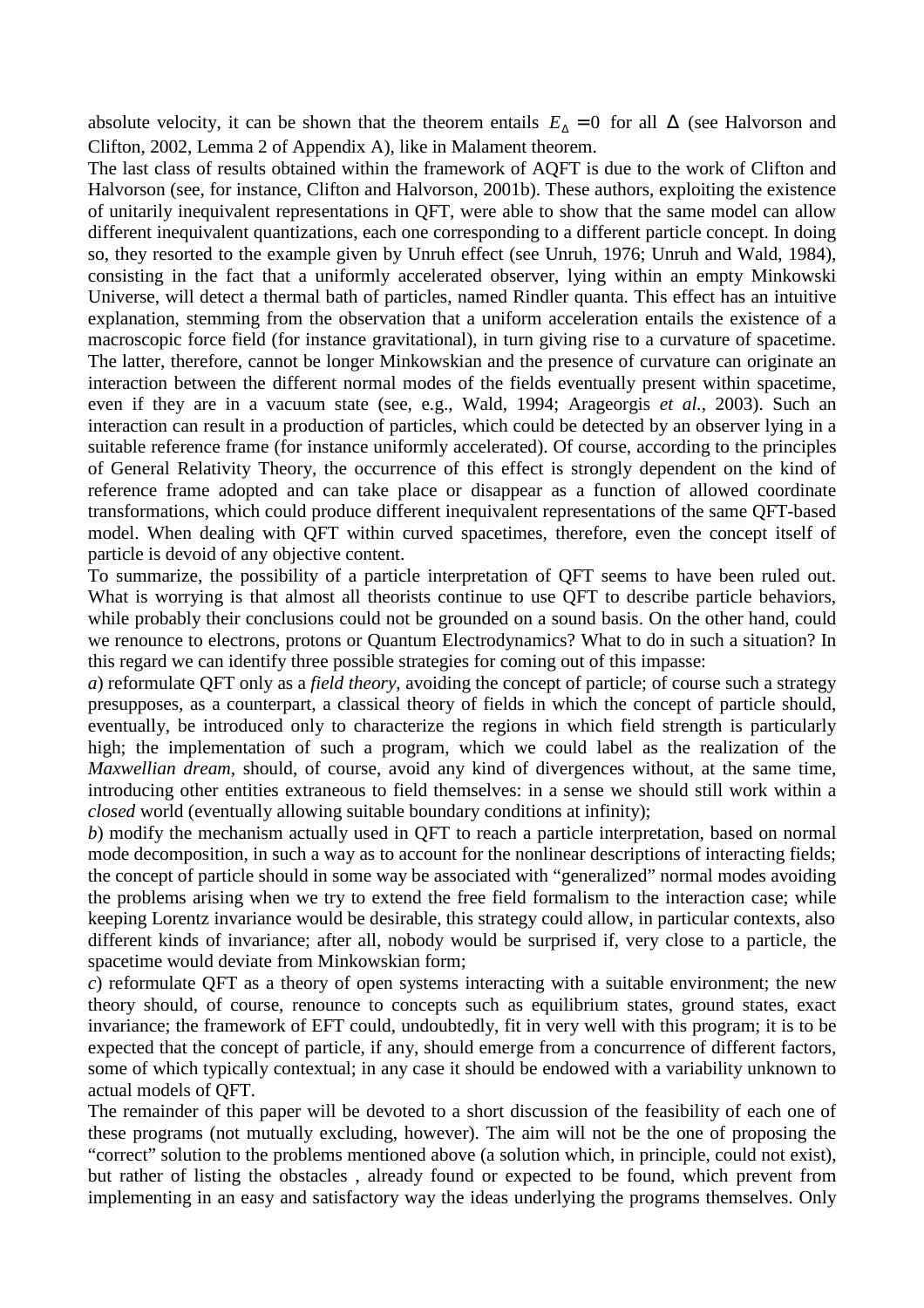in this way it is possible to understand whether the actual form of QFT represents only a step towards the building of the more ambitious theory human beings can conceive or is the disastrous conclusion of a crazy intellectual adventure.

# **2. The Maxwellian dream**

To start, let us shortly recall the main requirements to be satisfied in order to concretely implement the Maxwellian dream:

*r.1*) we should find a classical field theory such that the solutions of the associated field equations were always functions free from singularities; hereafter we will denote such a singularity-free field theory by SFFT;

*r.2*) SFFT should not be in contrast with experimental data; thus, it cannot differ very much from the field theories usually adopted, like, for instance, the Maxwell electromagnetic field theory;

*r.3*) among the solutions of SFFT in absence of sources there should be some "bump-like" ones, of course associated with finite energies;

*r.4*) the bump-like solutions should behave, more or less, like localized (but not pointlike) particles; the latter should be associated to suitable "charges", in turn expressed in terms of field strengths; moreover, we should allow dynamic solutions describing moving bump-like solutions, behaving in a soliton-like manner;

*r.5*) SFFT should be readily quantizable; besides, its quantum version should be free from infinities, thus avoiding any need of renormalization.

At first sight it would seem that a SFFT satisfying at least some of the previous requirements really exists. We speak here of Born-Infeld electromagnetic field theory (Born, 1933; 1934; Born and Infeld, 1933; 1934). As well known, the latter is a non-linear generalization of the Maxwell electromagnetic field theory, whose Lagrangian was originally written under the form:

(1) 
$$
L = b^2 \left[ 1 - \sqrt{1 + (F_{\mu\nu} F^{\mu\nu} / 2b^2)} \right]
$$

where  $F_{\mu\nu}$  denotes the usual electromagnetic field tensor, *b* is a positive parameter, and the tensor indices are raised or lowered in conformity with a Minkowski metric  $\eta_{\mu\nu} = diag(+1,-1,-1,-1)$ . Born and Infeld, relying on invariance considerations, introduced also a further generalization of (1), which can be written as:

(2) 
$$
L' = b^2 \left\{ 1 - \sqrt{-\det[\eta_{\mu\nu} + (F_{\mu\nu}/b)]} \right\}
$$

The Lagrangian (2) contains further non-linear terms with respect to (1). Namely its explicit form is:

(3) 
$$
L' = b^2 \left\{ 1 - \sqrt{1 + (F_{\mu\nu} F^{\mu\nu} / 2b^2) - \left[ (F_{\mu\nu} * F^{\mu\nu})^2 / 16b^4 \right]} \right\}
$$

where  $* F^{\mu\nu} = \frac{1}{2} \varepsilon^{\mu\nu\alpha\beta} F_{\alpha\beta}$ 2 \*  $F^{\mu\nu} = \frac{1}{2} \varepsilon^{\mu\nu\alpha\beta} F_{\alpha\beta}$ . So far there is no general consensus about what Lagrangian, (1) or (2), should be more convenient. In any case, for most static problems the choice of (1) or (2) makes no difference. It is easy to see that, when  $b \rightarrow +\infty$ , the Lagrangian (1) tends to the usual Maxwell Lagrangian:

(4) 
$$
L_M = -\frac{1}{4} F_{\mu\nu} F^{\mu\nu}
$$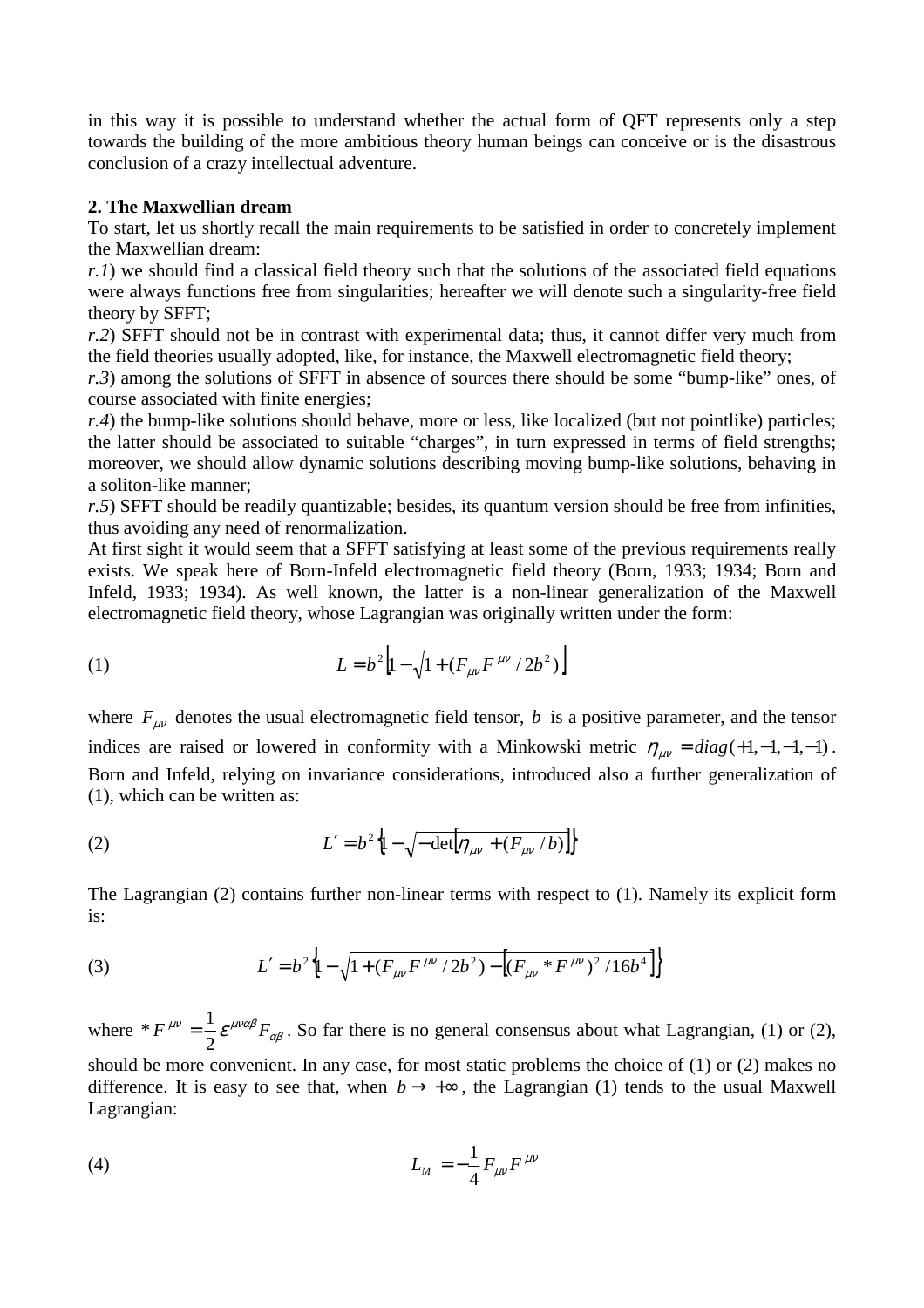Thus, the requirement  $r(2)$  would seem satisfied. As regards the requirement  $r(1)$  there is some indication that even the latter could be satisfied, provided, however, that we allow some "breaking" of the original Maxwellian dream. Namely, if we search for the solution of field equations deriving from (1) in the case of the spherically symmetric electric field produced (alas!) by a pointlike charge, it can be found that the scalar potential is given by:

(5) 
$$
\varphi = \frac{e}{r_0} \int_{r/r_0}^{\infty} d\xi \frac{1}{\sqrt{1 + \xi^4}}
$$

where *e* denotes the value of the charge, *r* is a radial coordinate (the charge is located in  $r = 0$ ), and  $r_0$  is given by:

$$
r_0 = \sqrt{\frac{|e|}{b}}
$$

It can be easily seen that, when *r* is far greater than  $r_0$ ,  $\varphi$  behaves like  $e/r$ , like in Maxwellian case, while, when  $r \to 0$ ,  $\varphi$  tends to the limiting value 1.8541 $(e/r_0)$ , which is finite. Thus, contrarily to what occurs in Maxwell's theory, there is no divergence in correspondence to the charge. This can be seen also in the formula, derived from (5), which gives the electric field:

$$
(7) \t\t\t E = \frac{e}{r} \frac{\vec{r}}{\sqrt{r^4 + r_0^4}}
$$

When  $r = 0$  the value of *E* is finite and given by *b*. As a consequence the energy is always finite and the infinities troubling Maxwellian theory seem to have disappeared.

But, can we consider Born-Infeld theory as a good candidate for a SFFT? Unfortunately not. Namely it can be rigorously proved (see Yang, 2000) that this theory allow only one static sourceless solution, corresponding to zero electric and magnetic field. Therefore, no bump-like field configurations is possible in absence of pointlike sources. What to say about non-static solutions? It is known that this theory allow the propagation of non-linear electromagnetic waves (see, e.g., Bialynicki-Birula, 1983). These waves are characterized by absence of birefringence, that is the propagation occurs along a single light-cone, as well as by absence of shock waves. Approximate computations of the waveforms as well as of the dispersion relationships have already been performed in correspondence to the choice of the Lagrangian (2), a circumstance which opens the way to possible experimental test of the validity of Born-Infeld theory (see, for instance, Denisov, 2000; Ferraro, 2007). As regards, instead, the existence of solitons we still lack definite results. When the Born-Infeld field is coupled to other fields we obtain complicated nonlinear systems which sometimes allow solitonic solutions. However, the presence of solitons is always due to the other field and not to the Born-Infeld one. A typical case is the one of a Klein-Gordon charged scalar field which, when coupled to a self-produced electromagnetic field, allows solitonic solutions even when the latter is described by the usual Maxwell equations (see Long and Stuart, 2009). Thus, one would not be surprised if the same phenomenon should occur even if the electromagnetic field were described by Born-Infeld theory. We add here a further, even if obvious, remark: Born-Infeld equations probably could easily allow solitonic solutions (good candidates for particles) if we supposed that the vacuum were consisting in a highly nonlinear medium. This effect already occurs for the Maxwell electromagnetic equations which, while being linear, allow solitonic solutions in the case of propagation within nonlinear media with special properties (see, e.g., Snyder and Mitchell, 1998). Without speculating about the introduction of new strange kinds of aether, the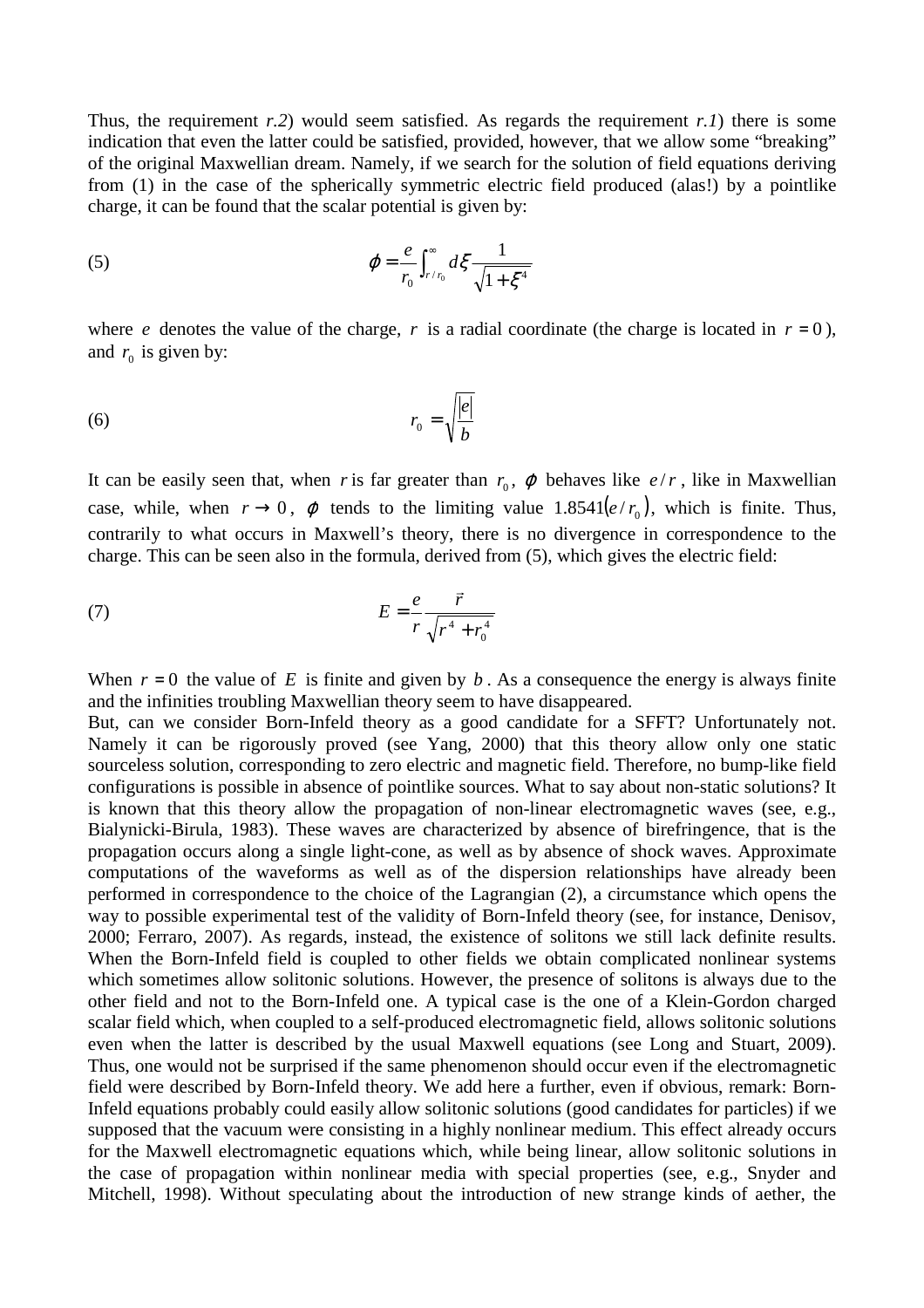previous remark has been made to stress the fact that probably Born-Infeld theory will never be able to generate in autonomous way localized soliton-like solutions in absence of sources without the help of another field.

The above considerations evidence that the Born-Infeld theory is unable to satisfy the requirements *r.3*) and *r.4*). The Maxwellian dream, therefore, cannot be implemented in this way. To ending our discussion, however, we will spend some words about the quantization of Born-Infeld theory. As suspected, it is very far from being easy and very few authors dealt with problems (see Hotta *et al.*, 2004; Kogut and Sinclair, 2006). In all cases, owing to the impossibility of using traditional methods, it needed to resort to heavy numerical simulations, whose interpretation is always not so reliable. However they gave a mild indication that a quantum Born-Infeld theory resembles in some way to a Quantum Electrodynamics with "heavy" photons. Unfortunately here the massive photons have a mass which varies as a function of the field itself. This can be easily seen when looking at the equations which describe the wave propagation. These latter, if we use the Lagrangian (1), have the form:

(8) 
$$
\partial_{\mu} F^{\mu\nu} = (\partial_{\mu} \ln \chi) F^{\mu\nu} \qquad \qquad \chi = \left[ \sqrt{1 + (F_{\mu\nu} F^{\mu\nu} / 2b^2)} \right]
$$

In the case of a static field given by (7), straightforward computations show that, by supposing that the value of *b* be high enough, the mass  $m_{B}$  of the Born-Infeld "photon", when *r* is far greater than  $r<sub>0</sub>$ , behaves approximately according to a law of the form:

(9) 
$$
m_{BI} = (\partial_{\mu} \ln \chi) = \frac{2e^2}{b^2} \frac{1}{r^5}
$$

To summarize, even the requirement *r.5*) cannot satisfied and we are forced to conclude that the Maxwellian dream has no hope of being realized through the introduction of Born-Infeld theory. We could, of course, object that Born-Infeld theory is not the ultimate one: other theories allow solitonic solutions and localized objects of any sort. This is a very active field of research (while it is impossible even to limit ourselves to quote only the most relevant references within an enormous amount of literature, we will be forced to mention only few review papers, such as Belova and Kudryavtsev, 1997; Maccari, 2006; Manton, 2008) and a number of people hold that solitons could give a concrete alternative to formulate a concept of particle better than the one stemming from the usual quantization methods. The latter idea, however, appears very difficult to support, for three main reasons:

i) almost all field equations allowing solitonic solutions have little or no relationship with the ones used in QFT to describe the fundamental force fields; equations like Sine-Gordon, Nonlinear Schrödinger, Kadomtsev-Petriashvili, while describing the phenomenological behaviors of a number of physical systems, still constitute *ad hoc* equations, in which often the solitonic behaviors arise as a byproduct of special boundary conditions or of particular choices of parameter values; while it is undeniable that some of these equations can be obtained as particular approximations of more general equations describing fundamental interactions, we cannot forget that, in introducing these approximations, we just lost the generality required for a QFT-based model;

ii) some of solitonic solutions are unstable; as regards the majority of the ones so far found (often through numerical methods) there is no proof neither of their stability, nor of their instability; this applies chiefly to solitons in  $(3+1)$ -dimensional spacetime, the most suited ones to describe physically realistic particle models; moreover, numerical experiments and theoretical considerations evidenced that, when two solitons collide, often they lose their individuality, a circumstance which cast serious doubts on the usefulness of solitons as models of particles;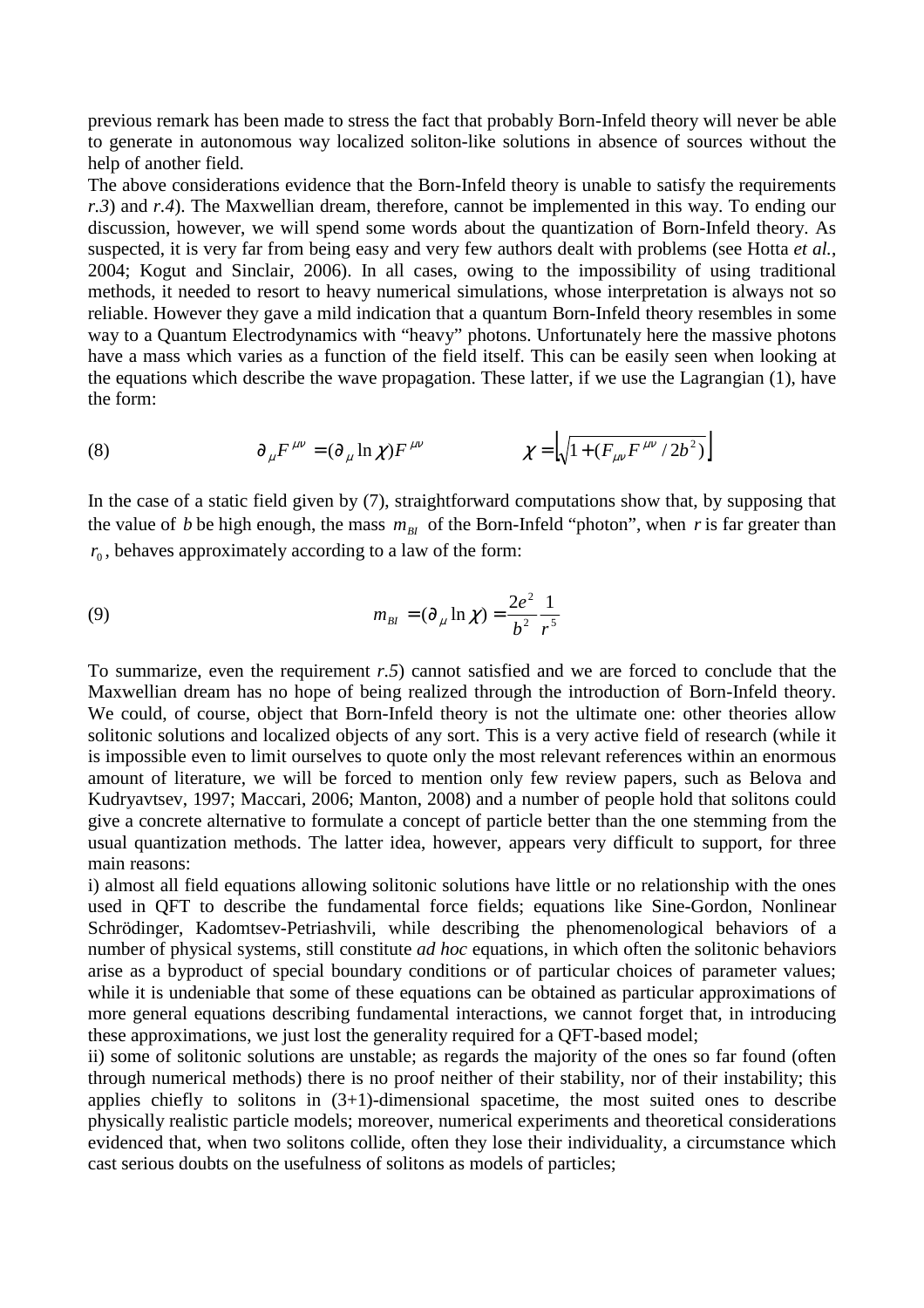iii) in general, quantization of solitons is difficult, even if a number of approximate methods are in use; this justifies the name "quantum solitons", even if in most cases it refers to normal mode expansions of linear approximations of excitations.

The considerations made within this paragraph, therefore, let us understand that the Maxwellian dream is very far from its realization, both in the case we believe in Born-Infeld theory and in the case we believe in solitons. This lead us to explore alternative ways for defining the concept of particle in QFT.

#### **3. The non-linear generalization of QFT**

As told in every textbook, usually in QFT the concept of particle is introduced via the construction of Fock space representation of equal-time canonical commutation (CCR) relations for a free field. In the case of a bosonic field this is based on the introduction of suitable creation and annihilation operators  $a^{\dagger}(k, t)$  and  $a(k, t)$  obeying the CCR:

(10) 
$$
[a(k,t), a(k',t)] = [a^{\dagger}(k,t), a^{\dagger}(k',t)] = 0 , [a(k,t), a^{\dagger}(k',t)] = \delta^{3}(k-k')
$$

so that, in the case of a scalar quantum field  $\phi(x,t)$ , we can represent it under the form:

(11) 
$$
\phi(x,t) = \int \frac{d^3k}{(2\pi)^{3/2} \sqrt{2\omega_k}} \left[ a^{\dagger}(k,t) e^{ikx} + a(k,t) e^{-ikx} \right]
$$

where:

$$
\omega_k^2 = k^2 + m^2
$$

It is to be recalled that (11) is nothing but a Fourier decomposition into positive and negative frequency modes. In this regard we remark that Fourier decomposition and the whole Fourier analysis is a typically linear tool, useful for linear systems but not so suited to deal with non-linear systems, such as interacting fields. Thus the identification of these modes with "quanta" whose mass is *m* makes sense only within a linear context, such as the one of free fields. Now, to complete this identification, we need to introduce a no-particle state  $|0\rangle$ , usually identified with the *ground state* or *vacuum state* (supposed unique), such that, for all *k* , we have:

$$
(13) \t a(k,t)|0\rangle = 0
$$

This allows to introduce *n*-particle states by acting *n* times on the vacuum through the creation operator  $a^{\dagger}(k,t)$ . While neglecting here all details related to the normalization of these states and to the smearing of the operators, we will limit ourselves to mention that, by taking the direct sum of the *n*-fold symmetric tensor products of one-particle Hilbert spaces, we will obtain the Fock space of the free field taken into consideration. The Fock space thus defined is freely used by the majority of theorists applying QFT to describe interacting particles. However, the above observations induce to suspect that this use is incorrect and in the following we will present some arguments which corroborate this suspicion.

A first argument (here we will partly follow the line of reasoning adopted in Fraser, 2008) comes from the Haag theorem, asserting the existence of unitarily inequivalent representations of CCR in QFT (see, in this regard, also Earman and Fraser, 2006). In particular, the representations associated with interacting fields are not equivalent to the ones associated with free fields, otherwise we should have unitary transformations producing the disappearance of interaction, letting us go from the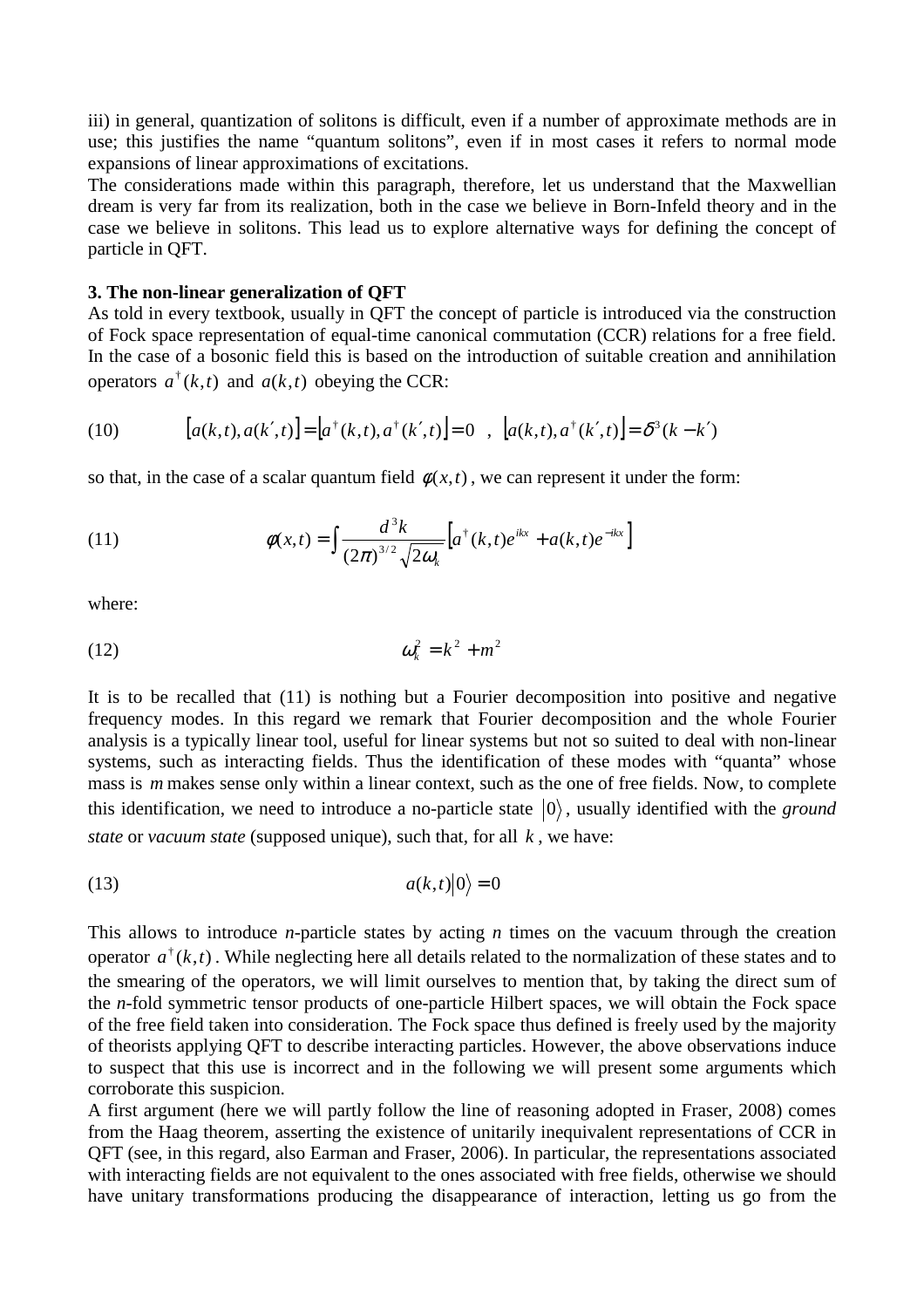description of interaction to the description in absence of interaction without changing the physical content of the theory. As a consequence the description of quanta obtained through (10)-(13) in the case of a free field can no longer hold in the case of interacting fields. In other terms, the particle description associated with the free field must be *physically different* from the one (if any) holding in presence of interaction.

A second argument is related to the fact that, in presence of interactions, the uniqueness of vacuum cannot be longer granted. Let us think, for instance, of spontaneous symmetry breaking when we are in presence of many inequivalent vacua. As well known, in this case it is very difficult to describe what occurs close to the critical point of the transition, where the concept itself of particle has only an heuristic value, and one needs to resort to approximate methods, which allow to perform concrete computations (see, among the others, Umezawa, 1993; Vitiello, 2005; Del Giudice and Vitiello, 2006; Pessa, 2008). The concept of particle can be reintroduced, in such situations, only if representations of CCR are related to *asymptotic states*, occurring when the interactions have been turned off.

A third argument concerns the possibility of introducing a decomposition of the field operator different from the Fourier one, but more suited to the needs of nonlinear descriptions of interacting fields. Unfortunately, so far such a decomposition has been not found. Of course, there exist many different methods, widely used in data and signal analysis (e.g. wavelet transforms) but none of them can warrant Lorentz invariance nor the possibility of obtaining relationships such as (13). In absence of these characteristics, it is evident that the traditional particle interpretation is untenable.

As a consequence of these arguments it seems that a slight modification of the traditional formalism of QFT, keeping unchanged the main structure of this theory, cannot improve the situation, at least as regards the introduction of an acceptable particle concept. This, in ultimate analysis, stems form the intrinsic nonlocality associated with both QM and QFT which frustrates any effort to define a localization operator endowed with acceptable properties. Such a difficulty persists even if we introduce, by hand, suitable pointlike sources linearly interacting with a quantum field, as the initially localized quantum states inevitably spread as a consequence of field dynamical evolution (see, e.g., Buscemi and Compagno, 2006; as regards the quantum delocalization of electric charge see Buchholz *et al.*, 2001).

Such a situation seems to call for a radical revision of QFT, as well as of the intuitive conception of particle, so far viewed as a sort of strongly localized object, almost pointlike, endowed with an inner invariance as regards its main characteristics. Such a revision, of course, needs to interact with other theoretical constructs, such as General Relativity Theory, whose relationships with QFT have been, so far, rather difficult. And it is not so strange that this enterprise has been set up by string theorists when attempting to build a general theory of quantum gravity. But in this context the actual situation seems so complex as to hinder any theoretical fallout, at least as regards the concept of particle in QFT. Some inspiration, however, can come from another domain, whose relationships with OFT have been very fruitful: the one of condensed matter. Here one of the most interesting concepts is the one of quasi-particle, consisting in a collective excitation emerging from the local interactions between the elementary constituents of a complex system (like, for instance, phonons in a crystal). Quasi-particles share with traditional particles many features, except localization. However, in presence of suitable contexts, they can give origin to localized entities under the form of travelling solitons (like in the Davydov effect; see, e.g., Davydov, 1979; 1982; Scott, 1992; 2003; Förner, 1997; Brizhik *et al.*, 2004; a discussion of this effect within QFT is contained in Del Giudice *et al.*, 1985). This seems to point towards a more general conception of particle as a sort of "emergent effect", whose practical description, in terms of a suitable EFT, could also exhibit some of the aspects commonly associated with the traditional views. The need for such a framework has been emphasized, for instance, by Wallace (Wallace, 2001) and Zeh (Zeh, 2003). On the other hand, we remind that within QFT already exist techniques to deal with description of particles as "collective effects" (see, e.g., Novozhilov and Novozhilov, 2001). However, the practical implementation of this idea does not appear as so simple. In the following we shortly describe the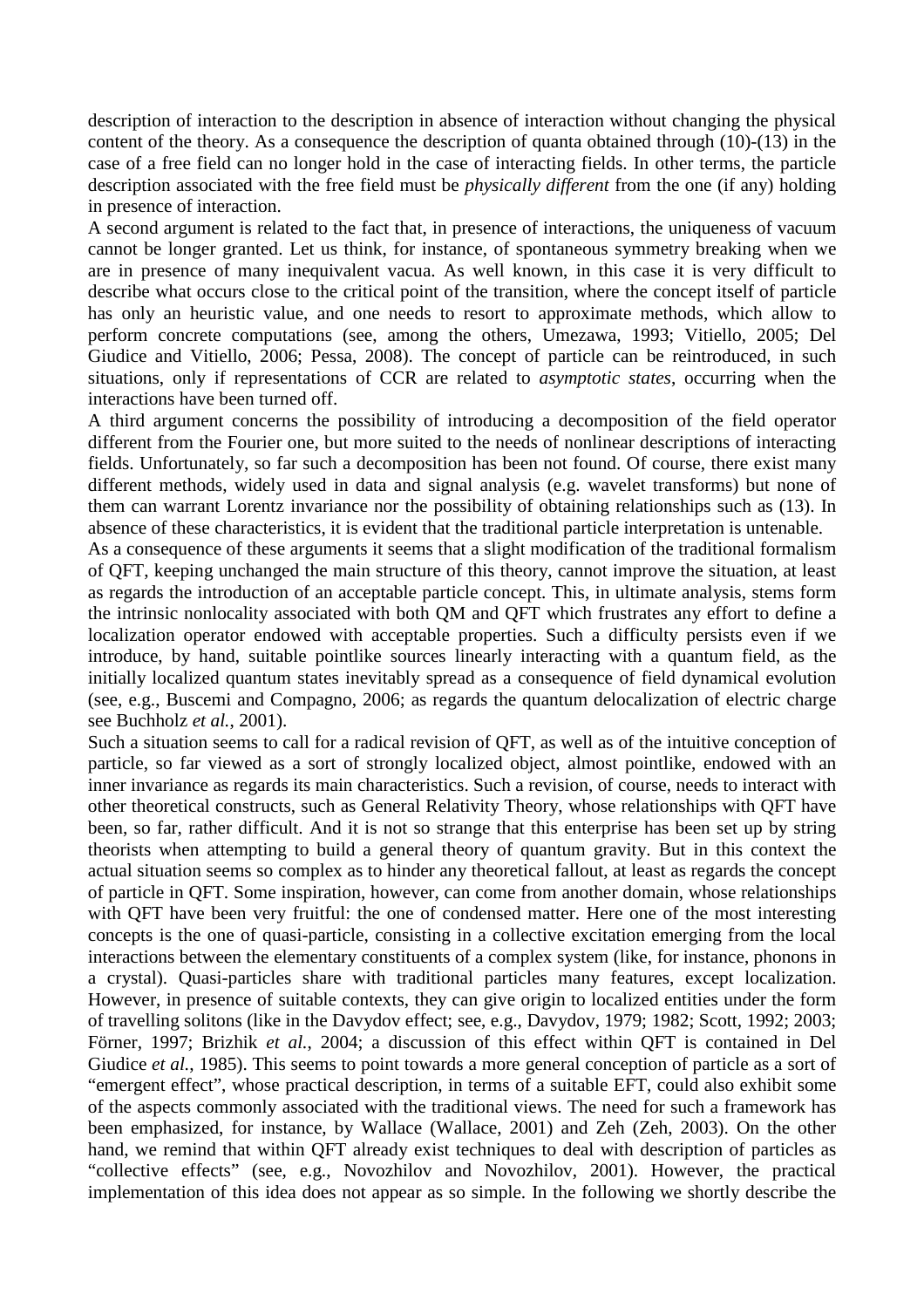principles underlying a possible attempt to map the QFT formalism on the simplest world of discretized lattice models, while avoiding the complexity and the computational costs associated with Quantum Monte Carlo simulations in lattice gauge theory. These kinds of mapping can be useful to make available to the widest possible audience tools which allow to concretely follow the dynamical evolution in time of field quantities, so as to understand what practical meaning and what limits would have the notion of "particle" in real contexts.

# **4. A discretization method for dynamical field equations**

Discretization methods are widely used in numerical analysis, as well as in many models of complex systems, including artificial neural networks, agent models, cellular automata, social networks, and so on. However, they work even in contexts such as quantum gravity (see, e.g., Zizzi, 1999; 2008) owing to the unavoidable spacetime quantization at the level of Planck's length. As regards these methods, there is a great variety of possible choices. Here we will illustrate a possible path towards the discretization of the dynamical equations driving the evolution of a quantum field, based on the following steps:

*s.1*) let us begin by discretizing the spatial variables, so as to express spatial derivatives through finite differences; this implies that the space has to be considered as a lattice of sites (possibly regularly spaced); in this way we deal only with a set of ordinary differential equations for the field operators;

*s.2*) let us look at the classical version of this set of differential equations, trying to find a set of classical solutions of them; let us discretize this set (for instance by resorting to the parameter values appearing within them) and choose a finite subset of it; moreover, it is advisable to exploit the symmetries and the invariances of the classical equations so as to subdivide the set of solutions into two subsets, in such a way as to have the possibility of mapping each solution belonging to one of these subsets into the corresponding solution belonging to the other subset through a simple symmetry transformation; to make a simple example, in the case of field equations in which the only differential operator is given by the Dalembertian, if  $u(x,t)$  is a solution of field equations, even *u*(*x*,−*t*) will be a solution, so the two subsets of solutions can be transformed one into the other by simply reversing the sign of time;

*s.3*) let us express each field operator through a linear (and finite) combination of the classical solutions whose weights are operators, dependent on time and on the chosen site, acting as creation and annihilation operators of the associated solutions in the site under consideration; these operators should be considered as Heisenberg operators, which can vary with time under the action of field Hamiltonian; they help to measure the probability that at a given time and in a given site, a projective measure performed around the site (we could say *on the site*, but from the point of quantum theory this is an excessive idealization, as we could not know a location with infinite precision) can give as outcome the value of the associated classical function in that site;

*s.4*) let us substitute this development into the field equations such as to obtain dynamical equations ruling the time evolution of the creation and annihilation operators;

*s.5*) let us use these equations to derive the associated equations ruling the time evolution of the probabilities of the different classical solutions for each site;

*s.6*) let us solve numerically the latter equations and observe the time evolution of the system; we are looking at a (somewhat rough) simulation of the dynamics of a quantum field; if there is something which could be interpreted as a particle, we could decide why this identification is acceptable or why not; in this way we could perhaps learn about concrete particles much more than looking at abstract models.

In order to illustrate this procedure through a toy example, we will resort to the model of a selfinteracting (1+1)-dimensional Klein-Gordon scalar field described by:

(14) 
$$
\partial_{\mu} \varphi - \partial_{xx} \varphi + m^{2} \varphi = -4 \lambda \varphi^{3}
$$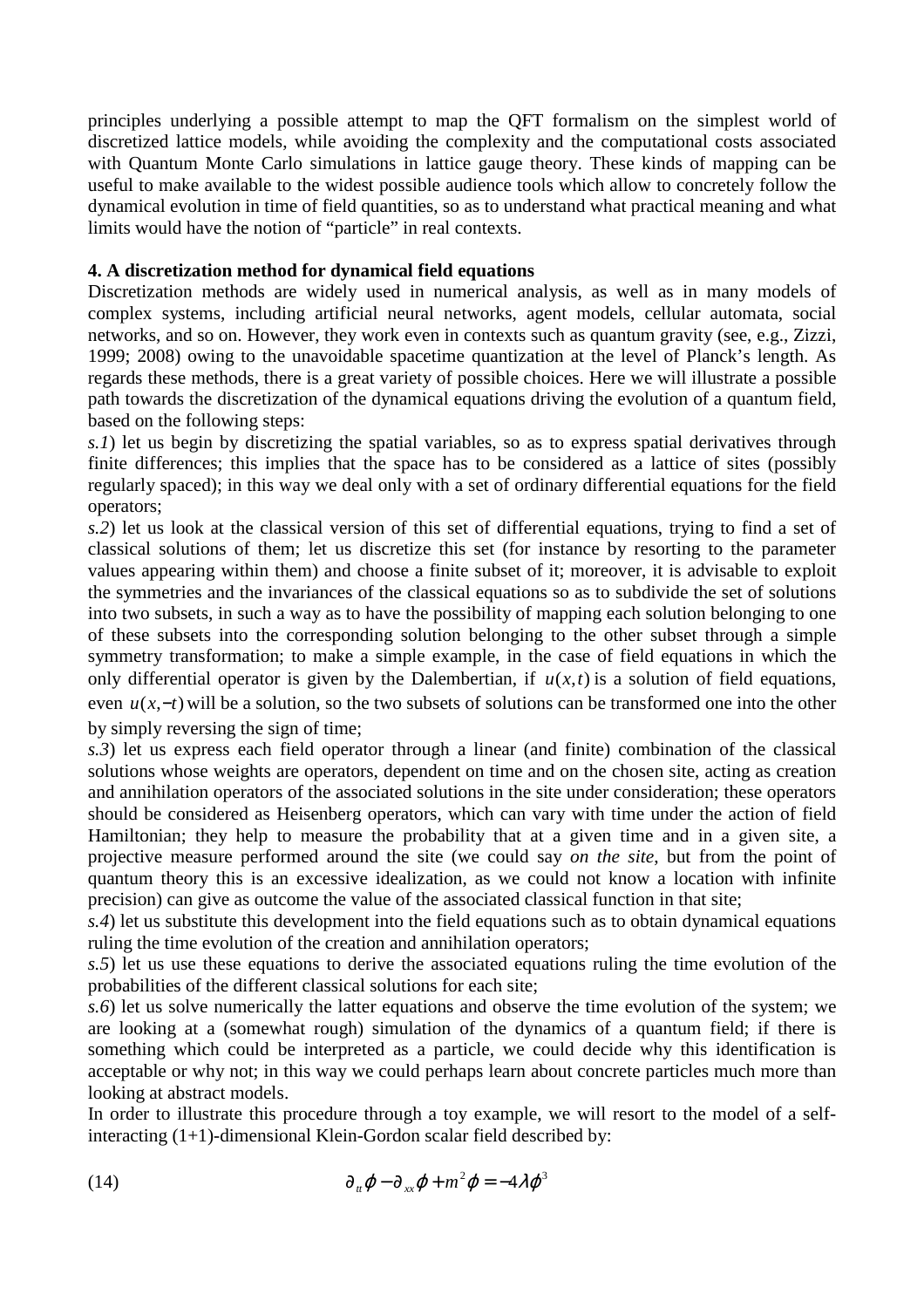As well known, the classical counterpart of (14) allows, among the others, soliton solutions consisting in kinks moving at a velocity *V* and represented by functions of the form:

(15) 
$$
\varphi_{x_0, V}(x, t) = \frac{m}{\sqrt{4\lambda}} \tanh\left[\frac{m(x - x_0 - Vt)}{\sqrt{2(1 - V^2)}}\right]
$$

These solutions are parametrized by the values of  $x_0$  and  $V$ . Moreover, it is immediate to see that, if  $\varphi_{x_0, V}(x, t)$  is a solution, even  $\varphi_{x_0, V}(x, -t)$  is a solution of the same equations. Let us now spatially discretize the field equation (14) on a 1-dimensional lattice whose discretization step is *h* so as to obtain the following system of ordinary differential equations:

(16) 
$$
\frac{d^2 \varphi_i}{dt^2} = \frac{1}{h^2} (\varphi_{i+1} + \varphi_{i-1}) + \mu \varphi_i - 4\lambda \varphi_i^3 \qquad , \qquad \mu = m^2 + \frac{2}{h^2}
$$

Here *i* denotes the site index, while the operators  $\varphi$  are to be considered as time-varying operators, in the Heisenberg picture, acting on the *i*-th site. Let us now introduce the development:

(17) 
$$
\varphi_i = \sum_j \chi_j(i,t) a^{\dagger}{}_j(i,t) + \chi_j(i,-t) a_j(i,t)
$$

where the symbols  $\chi_j(i, t)$  denote c-number functions of the form (15) and, for saving space, the parameters have been synthetized by a single index j. The operators  $a^{\dagger}$ <sub>j</sub> $(i,t)$  and  $a_j(i,t)$  are respectively creation and annihilation operators for the functions  $\chi_j(i, t)$ , acting on the *i*-th site. More precisely,  $a^{\dagger}{}_{j}(i,t)$  allows  $\chi_{j}(i,t)$  as its eigenfunction with eigenvalue  $\alpha_{j}(i,t)$  and, when acting on  $\chi_j(i, -t)$ , transforms it into  $\chi_j(i, t)$ . On the contrary  $a_j(i, t)$  allows  $\chi_j(i, -t)$  as its eigenfunction with eigenvalue  $\beta_j(i, t)$  and, when acting on  $\chi_j(i, t)$ , transforms it into  $\chi_j(i, -t)$ . We stress here the deep conceptual difference between the development (17) and the traditional one given by (14). The latter describes a decomposition in terms of harmonic oscillators while (17) makes use of basic functions naturally suited to the problem at hand, so that the nonlinearity itself is embedded from the starting within the formalism.

Trivial considerations show that these operators fulfil the commutation relations:

$$
(18 \ [\ a_j(i,t), a_j(i,t)] = [a^{\dagger}{}_{j}(i,t), a^{\dagger}{}_{j}(i,t)] = 0 \ , \ [a_j(i,t), a^{\dagger}{}_{j}(i,t)] = \beta_j(i,t) \chi_{j}(i,-t) - \alpha_j(i,t) \chi_{j}(i,t)
$$

If we substitute the development (17) into (16) straightforward computations allow to obtain the following equations ruling the time evolutions of the operators  $a^{\dagger}$  *j*(*i*,*t*) and  $a_j$ (*i*,*t*):

(19.a) 
$$
\frac{d^2 a^{\dagger}_{j}(i,t)}{dt^2} = \frac{1}{h^2} \Big[ \chi_{j}(i+1,t) a^{\dagger}_{j}(i+1,t) + \chi_{j}(i-1,t) a^{\dagger}_{j}(i-1,t) \Big] - Q_{j}(i,t) a^{\dagger}_{j}(i,t)
$$

(19.b) 
$$
\frac{d^2 a_j(i,t)}{dt^2} = \frac{1}{h^2} \Big[ \chi_j(i+1,-t) a_j(i+1,t) + \chi_j(i-1,-t) a_j(i-1,t) \Big] - R_j(i,t) a_j(i,t)
$$

where: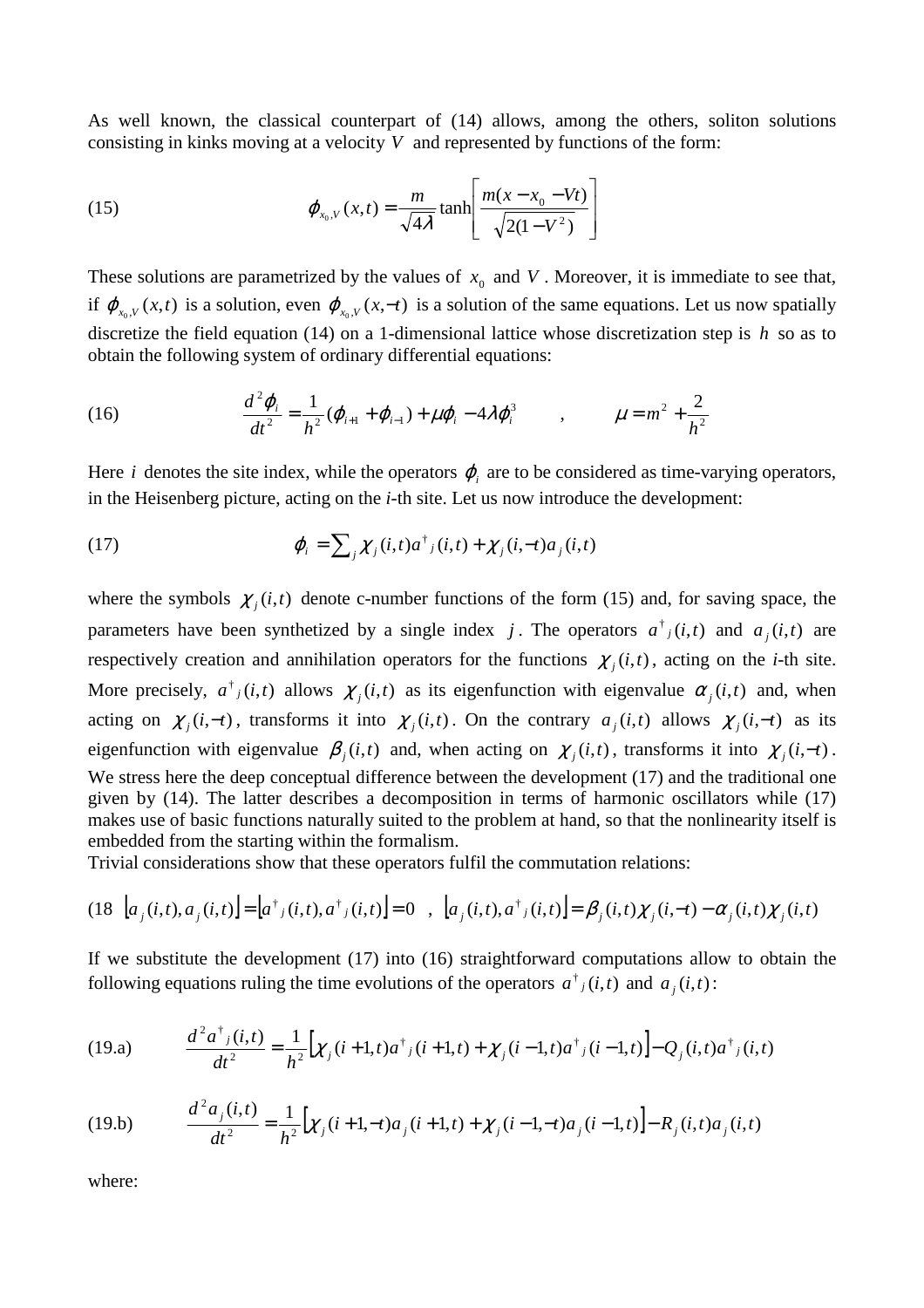(20.a) 
$$
Q_j(i,t) = \frac{1}{h^2} \Big[ \chi_j(i+1,t) + \chi_j(i-1,t) \Big] + 4\lambda \Big[ 2\chi_j(i,t)\chi_j(i,-t) + \chi_j^2(i,-t) \Big]
$$

(20.b) 
$$
R_j(i,t) = \frac{1}{h^2} \Big[ \chi_j(i+1,-t) + \chi_j(i-1,-t) \Big] + 4\lambda \Big[ 2\chi_j(i,t)\chi_j(i,-t) + \chi_j^2(i,t) \Big]
$$

From the definitions themselves of the operators it follows that their eigenvalues are directly proportional to the probabilities of occurrence of the behaviors described by the c-number functions (that is the eigenfunctions) to which they are associated. If, now, we assume that these eigenvalues are normalized, that is they sum up to 1 on all possible values of  $j$ , then, by applying both members of the (19.a) and (19.b) to the states described by the respective eigenfunctions of these operators, and taking the expectation values of the operators themselves, it is possible to derive from these equations, previous suitable normalizations, that the probabilities of occurrence of the states described by the functions  $\chi_j(i, t)$  and  $\chi_j(i, -t)$ , denoted respectively by  $p_j(i, t)$  and  $q_j(i,t)$ , satisfy classical differential equations formally identical to the (19) holding for  $a^{\dagger}$ <sub>*i*</sub>(*i*,*t*) and  $a_j(i,t)$ . It is then possible to simulate on a computer the time evolution of this discretized version of a quantum field theory, provided that, at each time step, once updated for each site the values of the probabilities of occurrence of the states corresponding to the different values of  $j$ , we renormalize these values (by dividing by their sum) so as to keep invariant the fact that they must sum up to 1. The updating, of course, can be easily implemented through a routine for a numerical integration of the equations (19). In the following Figures 1.a and 1.b we show two different snapshots of a particular evolution on a lattice of 100 sites, with parameter values  $m = 1$ ,  $\lambda = 0.25$ , corresponding, respectively, to the steps  $t = 10$  and  $t = 500$ . Nedless, to say, the initial state was chosen as given by a function of the form (15).



Of course, being our field endowed with a quantum nature, another snapshot, taken in the identical conditions, could give rise to very different trends. Namely, the time evolution being stochastic, it is based on drawing random numbers. Eventual conclusions, if any, could be reliable only after a careful statistical analysis of a large number of numerical simulations. Anyway it is possible to easily detect in both Figures the presence of the "particle" of our system, that is the moving kink. What, however, attracts our attention is that the kink, while keeping more or less unchanged its general form, undergoes small scale changes, like fluctuations, particularly evident in Figure 1.a. This raises a conceptual problem: how much fluctuations can we tolerate in order to consider a particle as an almost invariant entity, endowed with a specific identity? Could we identify, for instance, a particle with some kind of statistical construct related to empirical data? Is the concept of particle a fuzzy concept? Could we, up to a certain degree, deal with particles in the same way as the zoologists deal with animal species?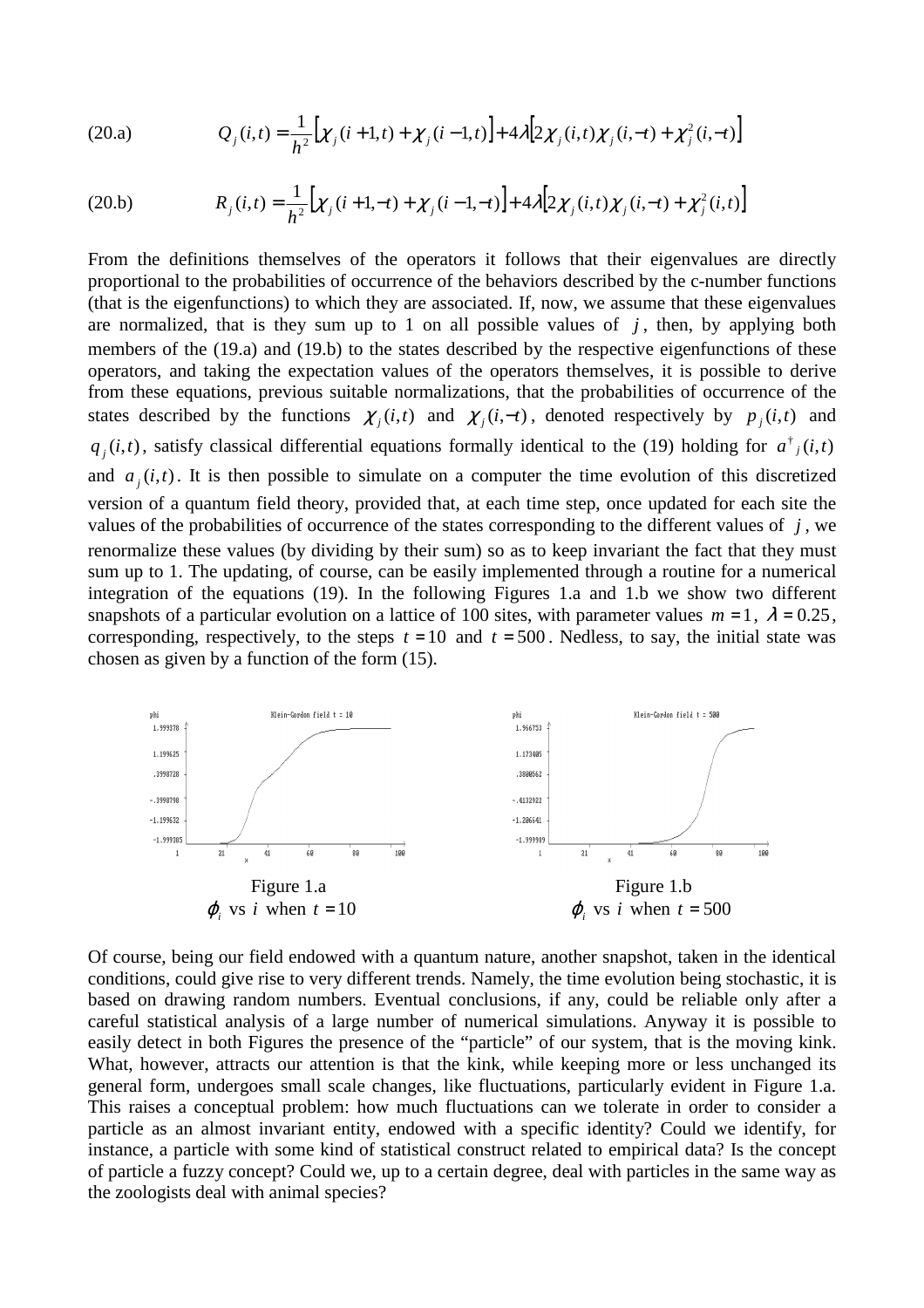The answer to these questions is largely dependent on the goals and the cultural background of physicists and/or philosophers. It is to be supposed that condensed matter physicists, as well as experimental physicists, would be more inclined to accept a tolerant view about the concept of particle, considered mostly as an heuristic tool to build an EFT and to account for some sets of experimental data. On the other hand, physicists dealing with the theory of fundamental interactions, as well as philosophers, would be uncomfortable in presence of concepts not exactly defined, fearing the collapse of theories, like the Standard Model, which required a tremendous intellectual effort. The latter categories of researchers will never be satisfied with numerical simulations. They will always search for a strongly grounded theoretical apparatus, unassailable from every point of view. Unfortunately (or luckily) theoretical physics cannot offer such products.

## **5. QFT as a theory of open systems**

Before ending our considerations we will briefly mention a different research program, trying to generalize QFT in such a way as to describe quantum fields interacting with a suitable external environment. At first sight this program seems incompatible with the general principles which guided from the starting the building of QFT. Namely, as this theory was dealing with fields, conceived as entities filling the whole spacetime without boundaries, it was viewed as a theory of *closed* systems. Therefore the attempt to use QFT to describe *open* systems seem to run into contradiction. Nevertheless, the need for such a generalization came from a number of different domains:

*d.1*) most macroscopic systems are influenced by noise; the latter acts like a sort of external source able, in some cases, to destroy quantum coherence and, in others, to give rise to new structures which would disappear in a noiseless situation; without taking into account a noisy environment QFT could be applied only to very high energy physics;

*d.2*) when a quantum field interacts with a classical field, such as, for instance, the gravitational field, it is possible to have different forms of backreaction, giving rise, among the others, to particle production; thus within a curved spacetime it is unavoidable to consider a quantum field as endowed with an (active) environment interacting with it;

*d.3*) phenomena such as spontaneous symmetry breaking or phase transitions could not be possible without the changes occurring in the values of suitable critical parameters, in turn triggered by the action of some kind of external environment;

*d.4*) the emergence of macroscopic quantum effects can, in principle, be controlled (eventually resorting to some form of quantum control) through suitable influences exerted by an external environment; of course, to describe such phenomena we need a very sophisticated version of QFT, as we must take into account the possibility of metastable states, multiple vacua, and so on.

To generalize QFT in order to deal with these problems we need to resort to a statistical approach focussed on correlation functions and on the study of fluctuations. Within this context (see, for instance, Calzetta and Hu, 2000; 2008) it is more convenient to rewrite the field dynamical equations under the so-called Schwinger-Dyson form, which lets us express the propagators in terms of the other correlation functions of the field. It allows to evidence a feature typical of interacting fields: the two-point correlators are dependent on higher order correlators. A simple example is given by the self-interacting Klein-Gordon field described by (14). In this case the Schwinger-Dyson equation assumes the form:

(21) 
$$
(\partial_{xx} - \partial_{tt} - m^2)G_F(\xi, \xi') = -i\delta(t - t') + 4\lambda \langle T | \varphi^3(\xi)\varphi(\xi') | \rangle
$$

where the symbols  $\xi$ ,  $\xi'$  denote spacetime points, *T* is the usual chronological ordering operator, and  $G_F(\xi, \xi')$  is the usual Feynman propagator defined by:

(22) 
$$
G_F(\xi, \xi') = \langle T | \varphi(\xi) \varphi(\xi') | \rangle
$$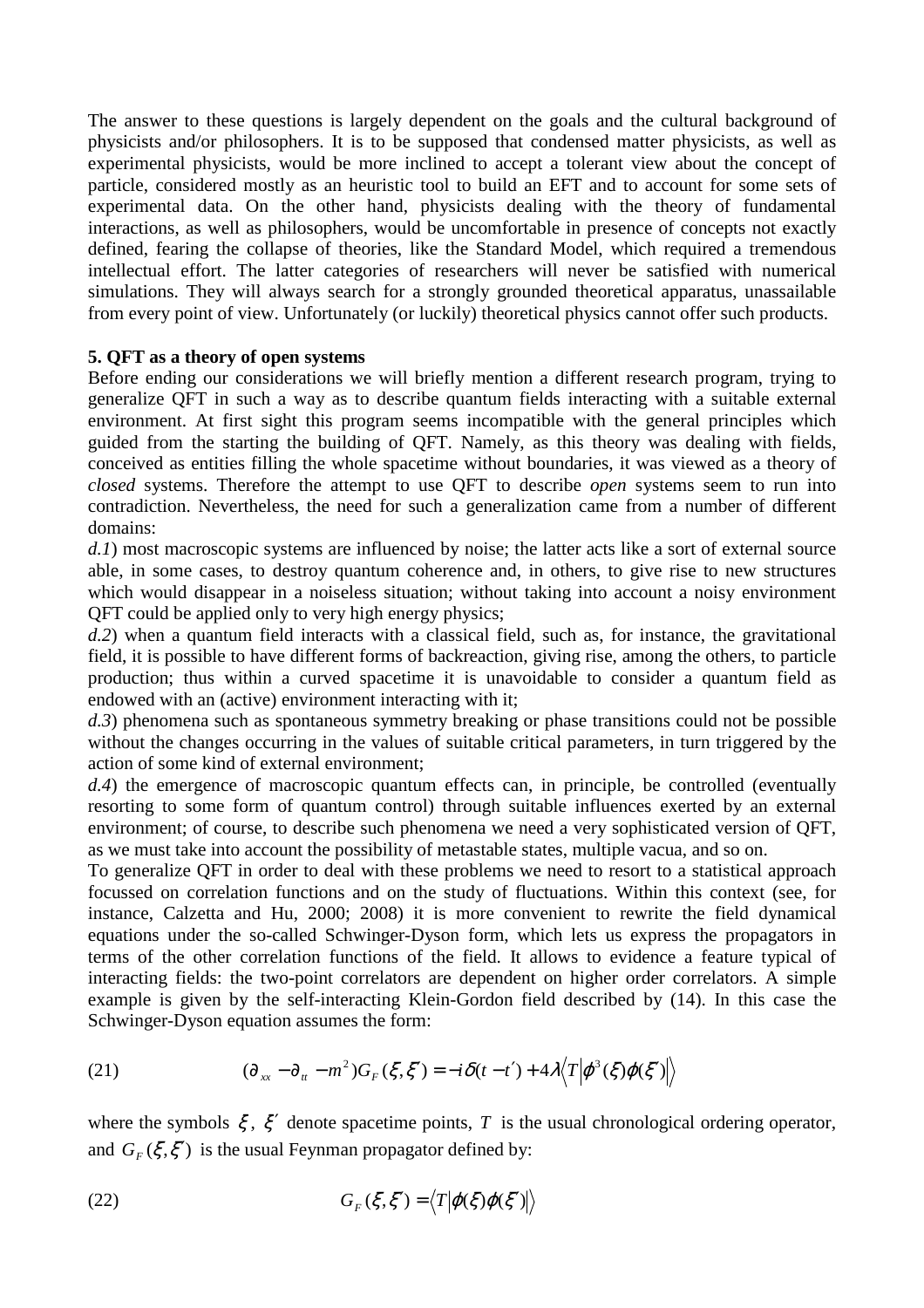As it is easy to see from (21), the dynamics of the two-point function  $G_F(\xi, \xi')$  depends in turn on a fourth order correlator. And the dynamics of the latter will depend on highest order correlators, and so on. This recursion *ad infinitum* naturally calls for some truncation prescription in order to obtain the effective dynamics. But, as it easy to understand, such a truncation will inevitably leave out some contributions to dynamics, which we will be forced to consider as fluctuations and therefore as a sort of noise. Thus, the latter is an unavoidable ingredient of QFT.

This situation becomes worse in presence of an external source, chiefly if the latter includes a noisy contribution. Namely the latter can act on the correlators at every order, thus inducing a deep modification of the nature itself of quantum fluctuations. If, now, we consider particles as emergent from field fluctuations, it becomes evident that, in presence of an external environment, we will be forced to take into account the contribution to these fluctuations given by the environment itself, in turn dependent on its correlation functions. Thus, once accepted the idea of an open version of QFT, the concept of particle becomes a byproduct of the interactions between the fields and the environment. We could therefore say that a particle is nothing but an effective field description of a complicated dynamics coupling the environment and the fields, a description therefore embodying not only the description of fields, but even the one of environment.

Despite the attractiveness of this approach, its practical implementation is, however, very difficult, mainly for technical reasons stemming from the fact that the actual mathematical structure of QFT has been built to describe only free fields, generalizing the usual tools of classical and quantum mechanics. Another difficulty follows from the fact that so far we still lack acceptable and realistic descriptions of the possible environments, notwithstanding the evidence concerning the deep influence of environment structural features on the evolution of quantum systems (see, for instance, Zurek, 2003; Montina and Arecchi, 2008). This is witnessed by the fact that only in the last years the concept of dissipation has been included within QFT, mostly through a mechanism of *doubling* of degrees of freedom (for more details we refer to Celeghini *et al.*, 1992; Vitiello, 2001; Blasone *et al.*, 2001; 2005; 2006). But there is the hope that the combined effort of those contributing to introduce new theoretical and mathematical constructs and of those building numerical models, such as the one sketched in the previous section, will result in significant new acquisitions.

## **6. Conclusions**

After this complicated trip in the endless field of theoretical physics, we still are in a state of uncertainty. The naïve concept of particle, adopted by most practitioners of QFT, evidences intrinsic contradictions and therefore should be abandoned. This in turn implies a deep reformulation of the whole apparatus of QFT. In this regard, however, all proposals so far made are plagued by serious shortcomings which, so far, prevents from the introduction of a new, and more firmly grounded, concept of particle. It seems, after all, that we do not need a rigorous definition of the latter. QFT can work and produce acceptable previsions even in absence of it. Nevertheless, from a practical point of view, we need to summarize a number of experimental facts and theoretical features by introducing the concept of particle which, undoubtedly, allows more economical descriptions and more easily understandable pictures of dynamical phenomenology. Within this context, we can be satisfied with a definition of particle as a construct having a citizenship within an effective field theory, more or less like quasi-particles. As such, this construct must necessarily be endowed with dynamical features, which were absent in the old models of pointlike particles. Of course, the technical ingredients needed to introduce the new "effective" definition of particle are still incomplete and lot of work is necessary before obtaining significant advances along this direction. While this situation is satisfactory for most physicists, we acknowledge that it could be embarrassing for those searching for the "fundamental particles". However, nobody prevents from thinking that, at very high energy, the "effective" description of particles will reduce to the one of (almost) pointlike particles. And most actual efforts of theoretical as well as experimental physicists try just to prove the validity of this hypothesis. The ones which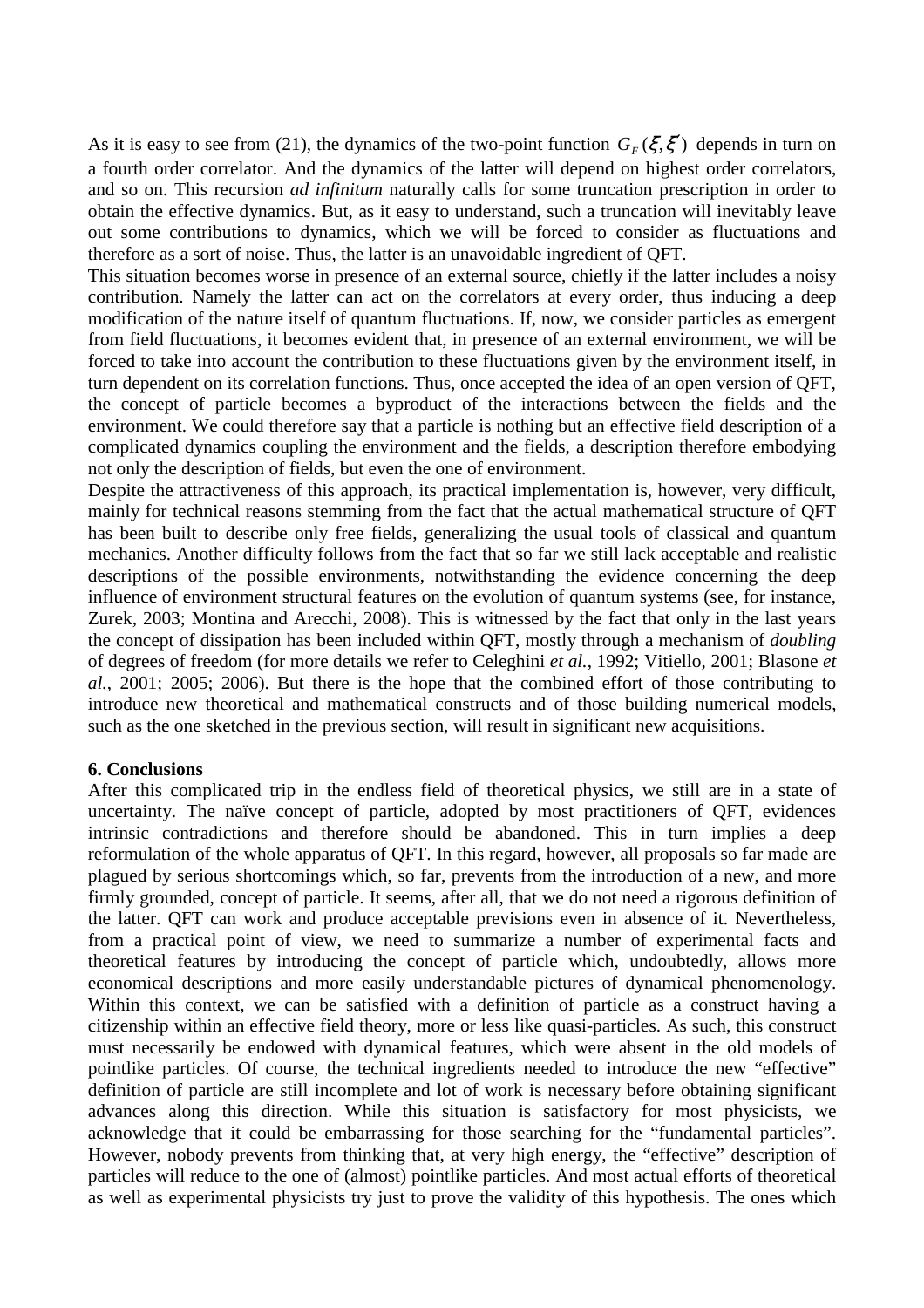will remain unsatisfied for this state of affairs are the philosophers (or at least some of them). Namely the solution we have sketched above entails the disappearance of the *haecceitas* of particles, which are reduced to mere auxiliary constructs, useful for practical purposes, but in turn making reference to deeper constructs. For these philosophers the problem now becomes: what are these constructs? Do they coincide with fields? In this regard there are already some indications about a possible negative answer to this question (Teller, 1990; 1995). Perhaps, as suggested by Cao (see, Cao, 1997; 1999), the best ontological basis for QFT is given by its structure itself (inextricably connected with the processes it describes) rather than by specific entities (particles or fields).

#### **References**

- Arageorgis, A., Earman, J., Ruetsche, L. (2003). *Philosophy of Science*, **70**, 164.
- Artuso, R., Rusconi, M. (2001). *Phys. Rev. E*, **64**, 015204(R).
- Averbukh, V., Osovski, S., Moiseyev, N. (2002). *Phys. Rev. Lett.*, **89**, 253201.
- Belova, T.I., Kudryavtsev, A.E. (1997). *Physics-Uspekhi*, **40**, 359.
- Bialynicki-Birula, I. (1983). Non-linear electrodynamics: variations on a theme of Born and Infeld. In Jancewicz, B., Lukierski, J. (Eds.). *Quantum Theory of Particles and Fields* (pp. 31-48). World Scientific: Singapore.
- Blasone, M., Jizba, P., Kleinert, H. (2005). *Phys. Rev. A*, **71**, 052507.
- Blasone, M., Jizba, P., Vitiello, G. (2001). *Phys. Lett. A*, **287**, 205.
- Blasone, M., Jizba, P., Vitiello, G. (2006). Quantum fields with topological defects. In J.-P. Françoise, G.Naber, S.T.Tsou (Eds.). *Encyclopedia of Mathematical Physics* (pp. 221-229). Academic Press: New York, NY.
- Born, M. (1933). *Nature*, **132**, 282.
- Born, M. (1934). *Proc. R. Soc. Lond.*, **A 143**, 410.
- Born, M., Infeld, L. (1933). *Nature*, **132**, 1004.
- Born, M., Infeld, L. (1934). *Proc. R. Soc. Lond.*, **A 144**, 425.
- Brizhik, L., Eremko, A., Piette, B., Zakrzewski, W. (2004). *Phys. Rev. E*, **70**, 031914.
- Buchholz, D., Doplicher, S., Morchio, G., Roberts, J.E., Strocchi, F. (2001). *Ann. Phys.*, **290**, 53.
- Buscemi, F., Compagno, G. (2006). *Open Sys. & Information Dyn.*, **13**, 301.
- Calzetta, E., Hu, B.L. (2000). *Phys. Rev. D*, **61**, 025012.
- Calzetta, E., Hu, B.L. (2008). *Nonequilibrium Quantum Field Theory*. Cambridge University Press: Cambridge, UK.
- Cao, T.Y. (1997). Introduction: Conceptual issues in QFT. In Cao, T.Y. (Ed.). *Conceptual Developments of 20th Century Field Theories* (pp. 1-27). Cambridge University Press: Cambridge, UK.
- Cao, T.Y. (1999). *Conceptual Foundations of Quantum Field Theories*. Cambridge University Press: Cambridge, UK.
- Cao, T.Y., Schweber, S.S. (1993). *Synthese*, **97**, 33.
- Castellani, E. (2002). *Studies in History and Philosophy of Modern Physics*, **33**, 251.
- Celeghini, E., Rasetti, M., Vitiello, G. (1992). *Ann. Phys.*, **215**, 156.
- Clifton, R.K., Halvorson, H.P. (2001a). *Studies in the History and Philosophy of Modern Physics*, **32**, 1.
- Clifton, R.K., Halvorson, H.P. (2001b). *British Journal for Philosophy of Science*, **52**, 417.
- Davydov, A.S. (1979). *Phys. Scr.*, **20**, 387.
- Davydov, A.S. (1982). *Biology and Quantum Mechanics*. Pergamon Press: Oxford, UK.
- Del Giudice, E., Doglia, S., Milani, M., Vitiello, G. (1985). *Nucl. Phys. B*, **251**, 375.
- Del Giudice, E., Vitiello, G. (2006). *Phys. Rev. A*, **74**, 022105.
- Denisov, V.I. (2000). *Phys. Rev. D*, **61**, 036004.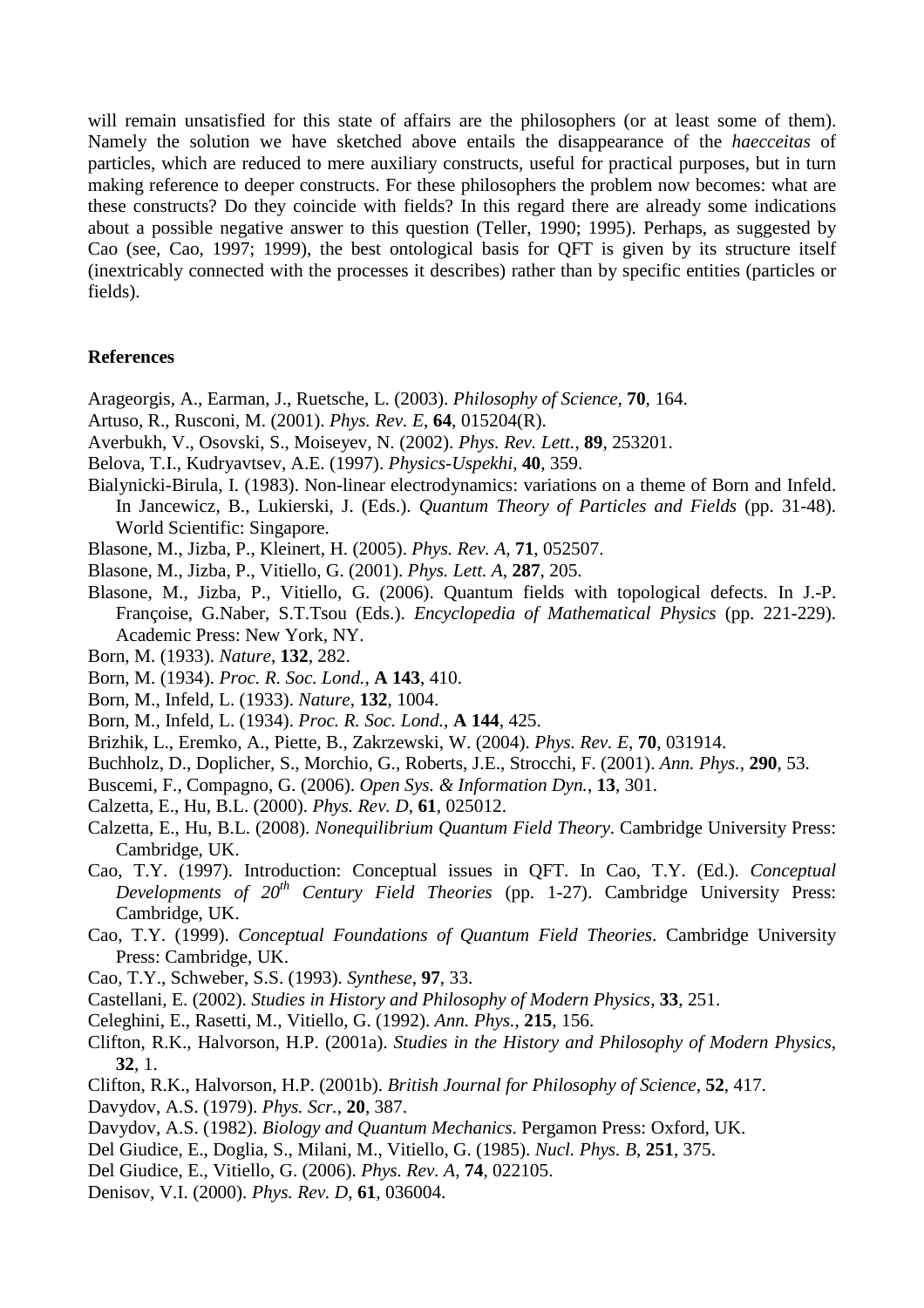- Doran, B.G. (1975). *Historical Studies in the Physical Sciences*, **6**, 133.
- Earman, J., Fraser, D. (2006). *Erkenntnis*, **64**, 305.
- Ferraro, R. (2007). *Phys. Rev. Lett.*, **99**, 230401.
- Fleming, G. (2000). *Philosophy of Science*, **67**, S495.
- Förner, W. (1997). *Int. J. Quantum Chem.*, **64**, 351.
- Fogedby, H.C. (1998). *Phys. Rev. E*, **57**, 4943.
- Fogedby, H.C., Brandenburg, A. (2002). *Phys. Rev. E*, **66**, 016604.
- Fraser, D. (2008). *Studies in History and Philosophy of Modern Physics*, **39**, 841.
- Haag, R. (1961). Canonical commutation relations in Quantum Field Theory and Functional Integration*.* In Brittin, W.E., Downs, B.W., Downs, J. (Eds.). *Lectures in Theoretical Physics, vol. 3* (pp. 353-381). Wiley: New York.
- Haag, R. (1996). *Local Quantum Physics: Fields, Particles, Algebras* (2nd ed.). Springer: Berlin.
- Haag, R., Kastler, D. (1964). *J. Math. Phys.*, **5**, 848.
- Halvorson, H.P. (2001). *Philosophy of Science*, **68**, 111.
- Halvorson, H.P. (2006). Algebraic Quantum Field Theory. In Butterfield, J., Earman, J. (Eds.). *Philosophy of Physics* (pp. 731-922). Elsevier: Amsterdam.
- Halvorson, H.P., Clifton, R.K. (2002). *Philosophy of Science*, **69**, 1.
- Hartmann, S. (2001). *Studies in History and Philosophy of Modern Physics*, **32**, 267.
- Hegerfeldt, G.C. (1998a). Causality, particle localization and positivity of the energy. In Böhm, A., Doebner, H.-D., Kielanowski, P. (Eds.). *Irreversibility and causality: Semigroups and rigged Hilbert spaces* (pp. 238-245). Springer: New York.
- Hegerfeldt, G.C. (1998b). *Annalen der Physik*, **7**, 716.
- Horuzhy, S.S. (1990). *Introduction to Algebraic Quantum Field Theory*. Kluwer: Dordrecht.
- Hotta, H., Namiki, M., Kanenaga, M. (2004). "Stochastic quantization of Born-Infeld field". arXiv: hep-th/0405136v1.
- Jiménez, J.L., Campos, I. (1999). *Found. Phys. Lett.*, **12**, 127.
- Kogut, J.B., Sinclair, D.K. (2006). *Phys. Rev. D*, **73**, 114508.
- Long, E., Stuart, D. (2009). *Reviews in Mathematical Physics*, **21**, 459.
- Maccari, A. (2006). *EJTP*, **3**, No. 10, 39.
- Malament, D.B. (1996). In defense of dogma: Why there cannot be a relativistic quantum mechanics of (localizable) particles. In Clifton, R.K. (Ed.). *Perspectives on quantum reality* (pp. 1-10). Kluwer: Dordrecht.
- Manton, N.S. (2008). *Nonlinearity*, **21**, T221.
- McCormmach, R. (1970). *Isis*, **61**, 459.
- Montina, A., Arecchi, F.T. (2008). *Phys. Rev. Lett.*, **100**, 120401.
- Novozhilov, V., Novozhilov, Y. (2001). *Chaos, Solitons and Fractals*, **12**, 2789.
- Pessa, E. (2008). Phase Transitions in Biological Matter. In Licata, I., Sakaji, A. (Eds.). *Physics of Emergence and Organization* (pp. 165-228). World Scientific: Singapore.
- Redhead, M.L.G. (1982). Quantum Field Theory for Philosophers. In Asquith, P.D., Nickles, T. (Eds.). *Proceedings of the Biennal Meeting of the Philosophy of Science Association: PSA 1982*, Volume Two: Symposia and Invited Papers (pp. 57-99). University of Chicago Press: Chicago,  $\Pi$ .
- Redhead, M.L.G. (1995). *Found. Phys.*, **25**, 123.
- Reeh, H., Schlieder, S. (1961). *Nuovo Cimento*, **22**, 1051.
- Scott, A.S. (1992). *Phys. Rep.*, **217**, 1.
- Scott, A.S. (2003). *Nonlinear science: Emergence and dynamics of coherent structures*. Oxford University Press: Oxford, UK.
- Snyder, A.W., Mitchell, D.J. (1998). *Phys. Rev. Lett.*, **80**, 1422.
- Teller, P. (1990). *Philosophical Topics*, **18**, 175.
- Teller, P. (1995). *An interpretive introduction to Quantum Field Theory*. Princeton University Press: Princeton, NJ.